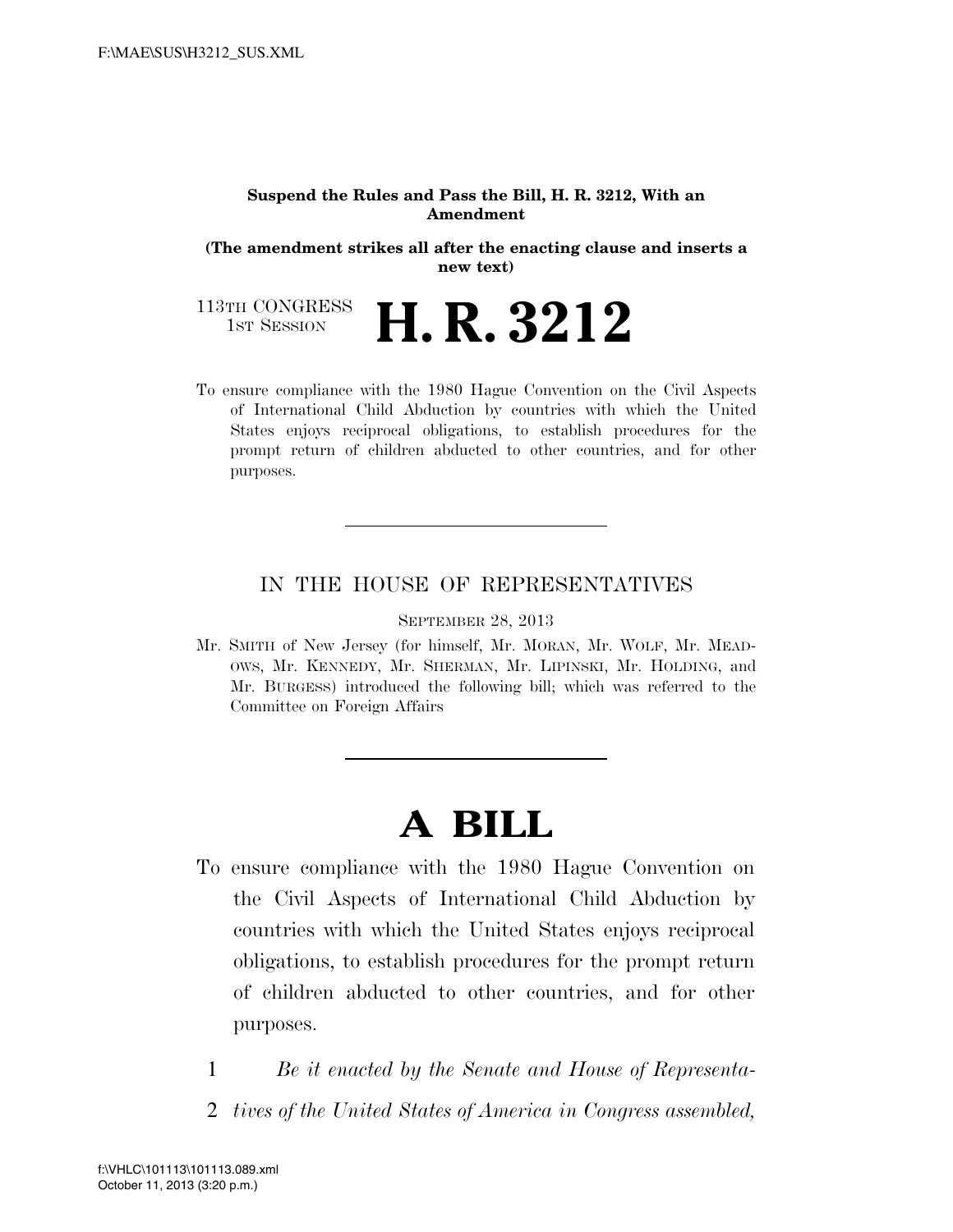## 1 **SECTION 1. SHORT TITLE AND TABLE OF CONTENTS.**

- 2 (a) SHORT TITLE.—This Act may be cited as the
- 3 ''Sean and David Goldman International Child Abduction
- 4 Prevention and Return Act of 2013''.
- 5 (b) TABLE OF CONTENTS.—The table of contents for
- 6 this Act is as follows:
	- Sec. 1. Short title and table of contents.
	- Sec. 2. Findings; sense of Congress; purposes.
	- Sec. 3. Definitions.
	- Sec. 4. Funding.

#### TITLE I—DEPARTMENT OF STATE ACTIONS

- Sec. 101. Annual report.
- Sec. 102. Standards and assistance.
- Sec. 103. Memorandum of understanding.
- Sec. 104. Notification of congressional representatives.

#### TITLE II—PRESIDENTIAL ACTIONS

- Sec. 201. Presidential actions in response to unresolved cases.
- Sec. 202. Presidential actions in response to patterns of noncooperation in cases of international child abductions.
- Sec. 203. Consultations with foreign governments.
- Sec. 204. Report to Congress.
- Sec. 205. Presidential actions.
- Sec. 206. Presidential waiver.
- Sec. 207. Publication in Federal Register.
- Sec. 208. Termination of Presidential actions.

## 7 **SEC. 2. FINDINGS; SENSE OF CONGRESS; PURPOSES.**

- 8 (a) FINDINGS.—Congress finds the following:
- 9 (1) Sean Goldman, a United States citizen and 10 resident of New Jersey, was abducted from the 11 United States in 2004 and separated from his fa-12 ther, David Goldman, who spent nearly six years 13 battling for the return of his son from Brazil before 14 Sean was finally returned to Mr. Goldman's custody 15 on December 24, 2009.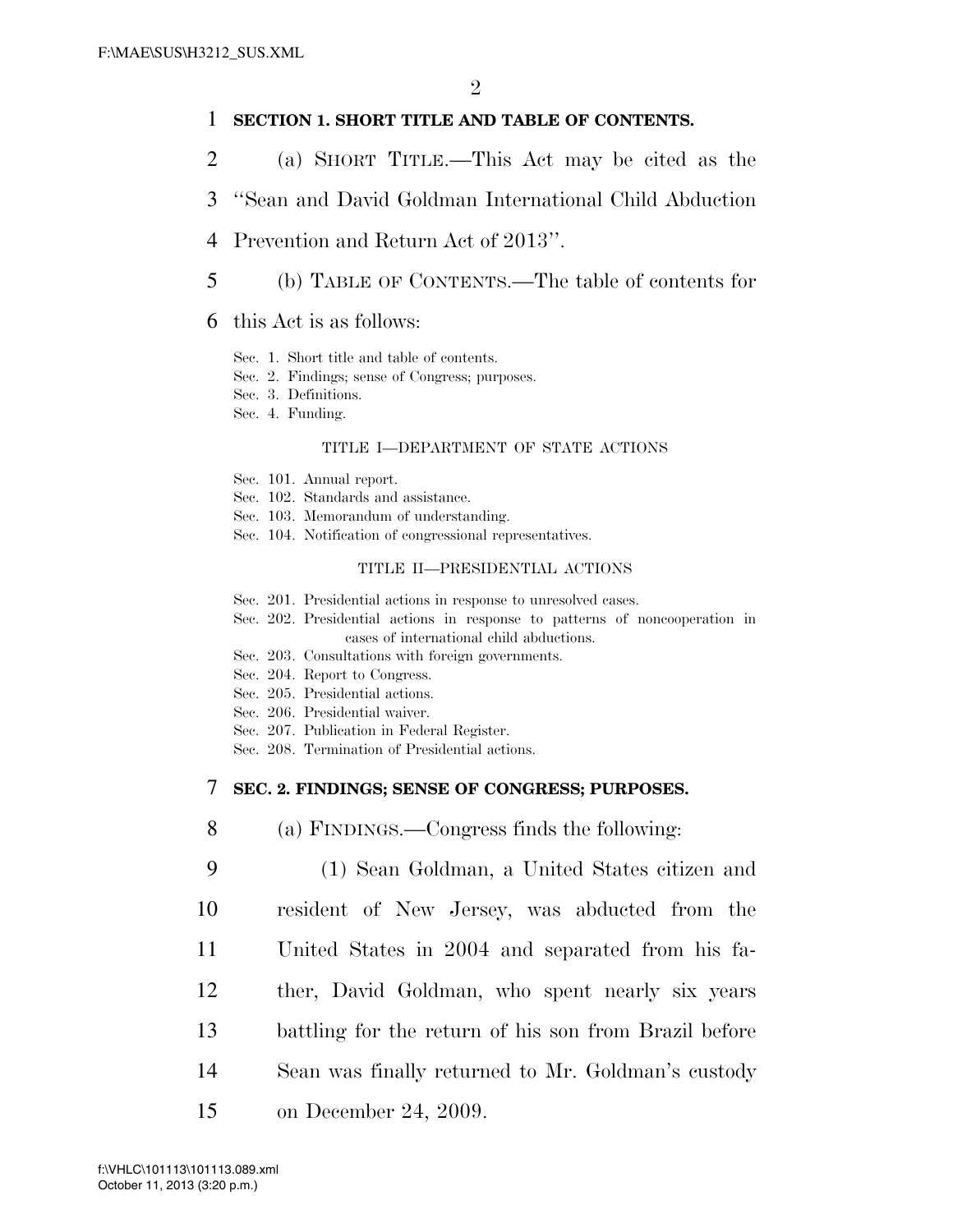(2) The Department of State's Office of Chil- dren's Issues, which serves as the Central Authority of the United States for the purposes of the 1980 Hague Convention on the Civil Aspects of Inter- national Child Abduction, has received thousands of requests since 2007 for assistance in the return to the United States of children who have been ab- ducted by a parent or other legal guardian to an- other country. For a variety of reasons reflecting the significant obstacles to the recovery of abducted chil- dren, as well as the legal and factual complexity in- volving such cases, not all cases are reported to the Central Authority of the United States. (3) More than one thousand outgoing inter-national child abductions are reported to the Central

Authority of the United States every year.

 (4) Only about half of the children abducted from the United States to countries with which the United States enjoys reciprocal obligations under the Hague Abduction Convention are returned to the United States.

 (5) The United States and Convention coun- tries have expressed their desire, through the Hague Abduction Convention, ''to protect children inter-nationally from the harmful effects of their wrongful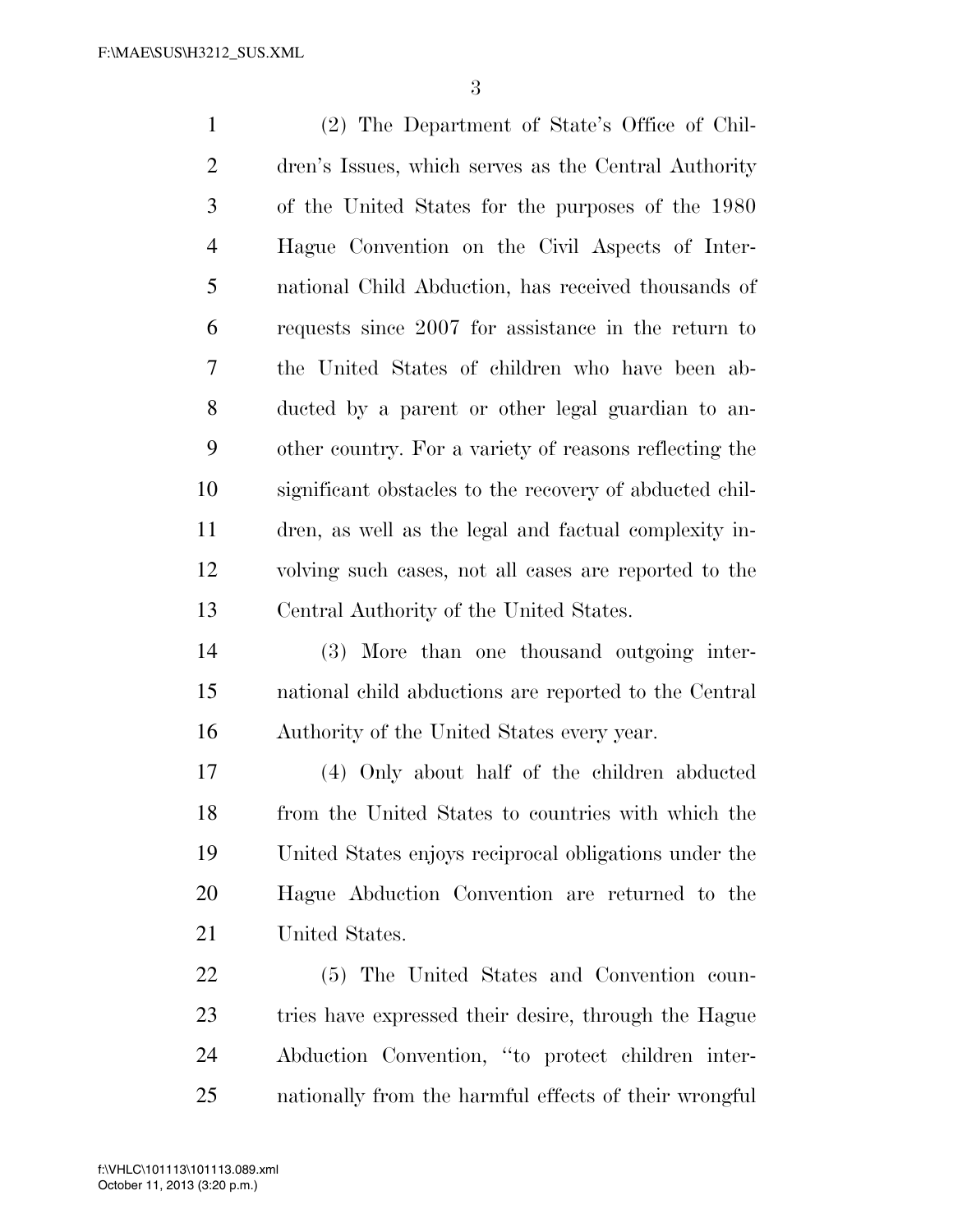removal or retention and to establish procedures to ensure their prompt return to the State of their ha- bitual residence, as well as to secure protection for rights of access.''.

 (6) Compliance by the United States and Con- vention countries depends on the actions of their designated central authorities, the performance of their judiciaries as reflected in the legal process and decisions rendered to enforce or effectuate the Hague Abduction Convention, and the ability and willingness of their law enforcement to insure the swift enforcement of orders rendered pursuant to the Hague Abduction Convention.

 (7) According to data compiled by the Central Authority of the United States, approximately 40 percent of abduction cases and access cases involve children taken from the United States to countries with which the United States does not have Hague Abduction Convention obligations or other agree- ments relating to the resolution of abduction cases and access cases.

 (8) According to the Department of State's April 2010 Report on Compliance with the Hague Convention on the Civil Aspects of International Child Abduction, ''parental child abduction jeopard-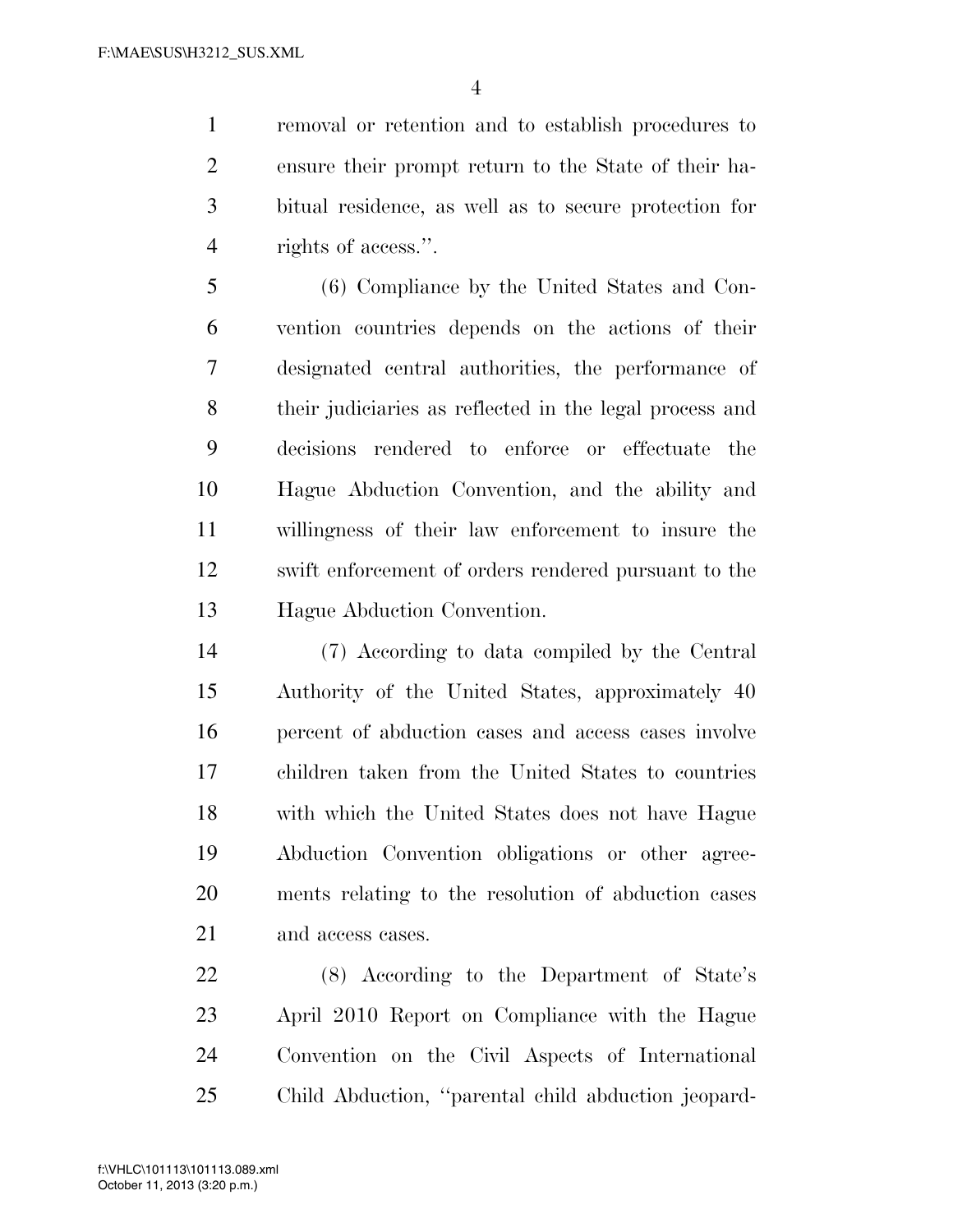izes the child and has substantial long-term con- sequences for both the child and the left-behind par-ent.''.

 (9) Abducted children are at risk of serious emotional and psychological problems and have been found to experience anxiety, eating problems, night- mares, mood swings, sleep disturbances, aggressive behavior, resentment, guilt and fearfulness, and as adults may struggle with identity issues, personal re-lationships, and parenting.

 (10) Left-behind parents may encounter sub- stantial psychological and emotional problems, and few have the extraordinary financial resources nec- essary to pursue individual civil or criminal remedies in both the United States and a foreign country, even where available, or to engage in repeated for- eign travel to attempt to procure the return of their children by evoking diplomatic and humanitarian remedies.

 (11) Left-behind parents who are military par- ents may be unable to leave their military duties to pursue multinational litigation or take leave to at- tend multiple court proceedings, and foreign authori- ties may not schedule proceedings to accommodate such duties.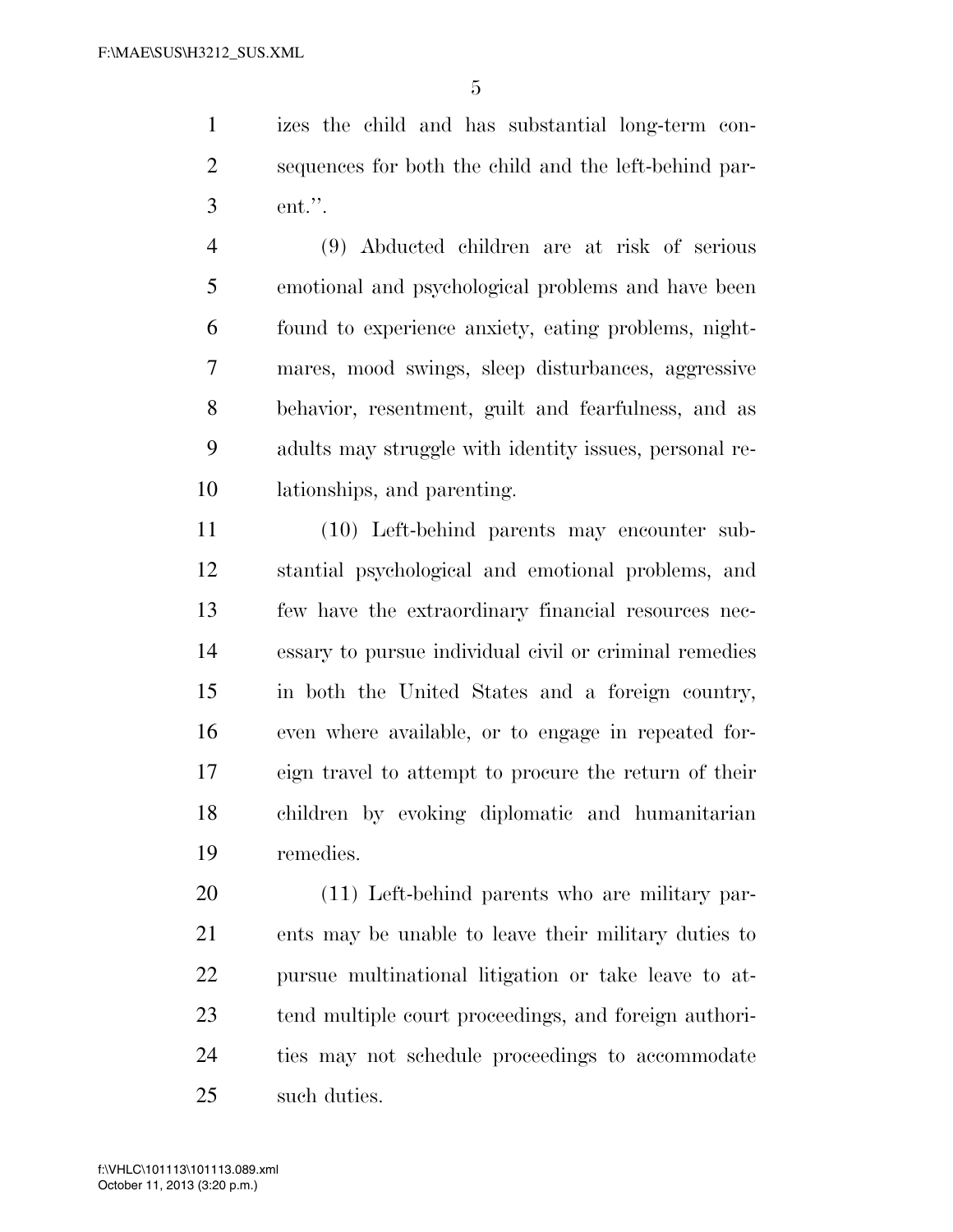(b) SENSE OF CONGRESS.—It is the sense of Con- gress that the United States should set a strong example for Convention countries in the timely location and return of abducted children in the United States whose habitual residence is not the United States.

 (c) PURPOSES.—The purposes of this Act are to— (1) protect children whose habitual residence is 8 the United States from the harmful effects of abduc- tion and to assist left-behind parents to have access to their abducted child in a safe and predictable manner, wherever the child is located, while an ab-duction case is pending;

 (2) provide left-behind parents, including mili- tary parents, their advocates, and judges the infor- mation they need to enhance the resolution of abduc- tion cases and access cases through established legal procedures, risk assessment tools, and the practical means for overcoming obstacles to recovering an ab-ducted child;

 (3) establish measured, effective, and predict- able actions to be undertaken by the President on behalf of abducted children whose habitual residence is the United States at the time of the abduction;

 (4) promote an international consensus that it is in the interest of children to have any issues re-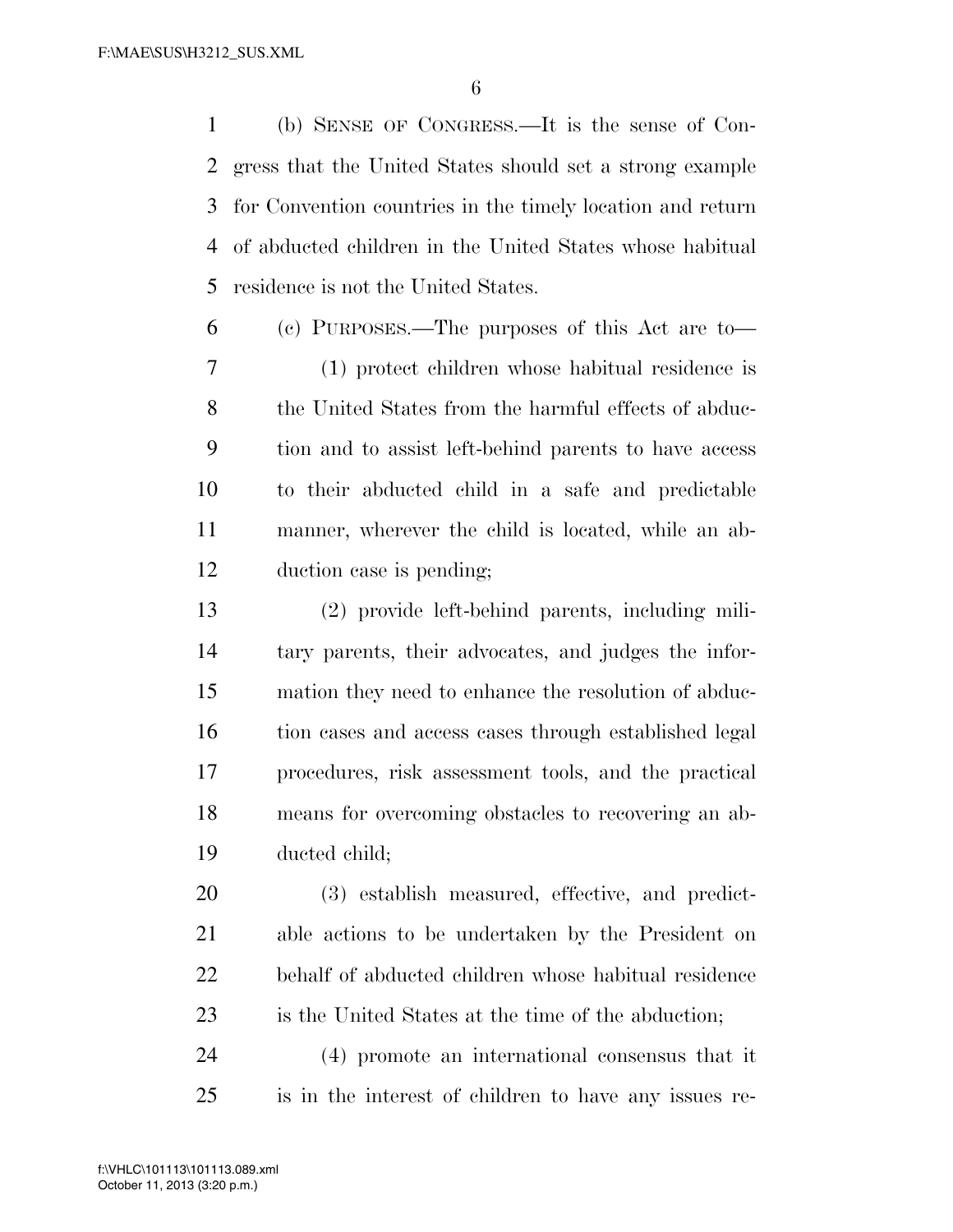lated to their care and custody determined in the country of their habitual residence;

 (5) provide the necessary training for officials of the United States Armed Forces and the Depart- ment of Defense to establish policies and provide services to military parents that address the unique circumstances of abductions and violations of rights of access that may occur with regard to military de-pendent children; and

 (6) encourage the effective implementation of international mechanisms, particularly those estab-12 lished pursuant to the Hague Abduction Convention, to achieve reciprocity in the resolution of abductions and to protect children from the harmful effects of an abduction.

# **SEC. 3. DEFINITIONS.**

In this Act:

 (1) ABDUCTED CHILD.—The term ''abducted child'' means a child who is the victim of an abduc-tion.

 (2) ABDUCTION.—The term ''abduction'' means—

 (A) the alleged wrongful removal of a child from the child's country of habitual residence;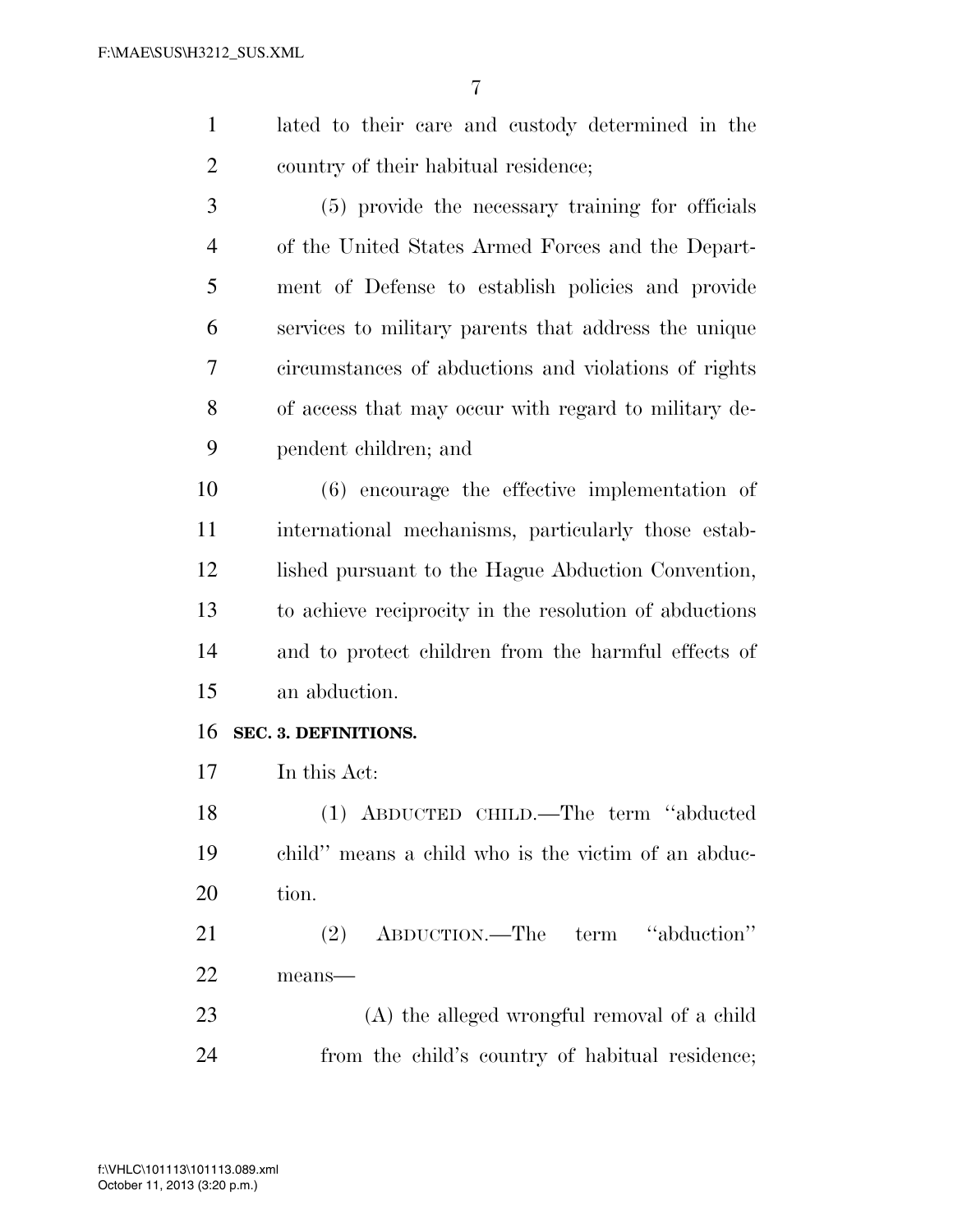(B) the alleged wrongful retention of a child outside the child's country of habitual res- idence; or (C) the alleged wrongful removal or reten- tion of a military dependent child from the ex- ercise of rights of custody of a military parent. (3) ABDUCTION CASE.—The term ''abduction case'' means a case involving an application filed

 with the Central Authority of the United States by a left-behind parent for the resolution of an abduc-tion.

 (4) ACCESS CASE.—The term ''access case'' means a case involving an application filed with the Central Authority of the United States by a left-be- hind parent for the establishment of rights of access. (5) ANNUAL REPORT.—The term ''Annual Re- port'' means the Annual Report on International Child Abduction required under section 101.

 (6) APPLICATION.—The term ''application'' means—

 (A) in the case of a Convention country, 22 the application required pursuant to article 8 of 23 the Hague Abduction Convention;

 (B) in the case of an MOU country, the formal document required pursuant to the pro-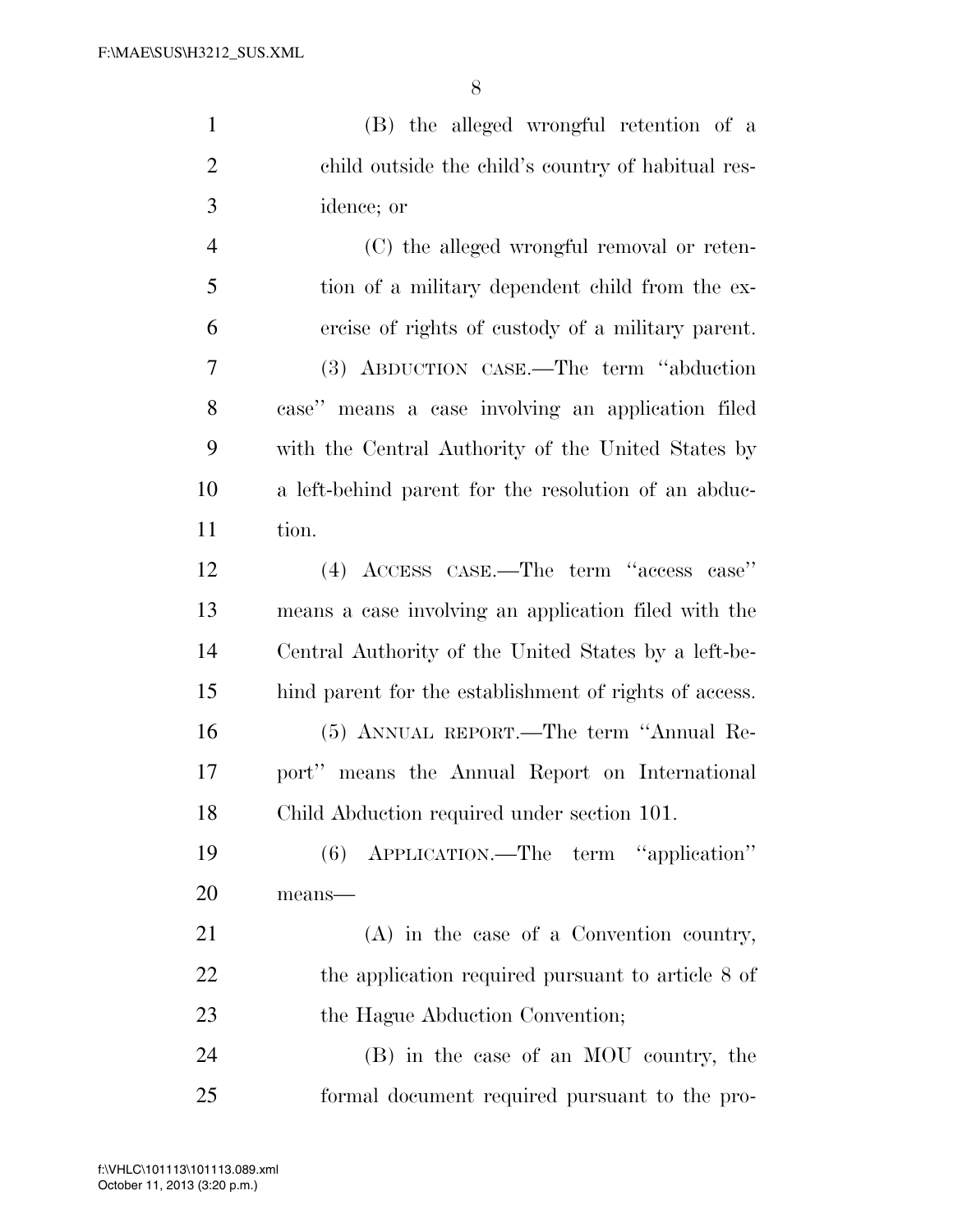| $\mathbf{1}$   | visions of the applicable MOU to request the re-   |
|----------------|----------------------------------------------------|
| $\overline{2}$ | turn of an abducted child or to request rights     |
| 3              | of access, as applicable; and                      |
| $\overline{4}$ | (C) in the case of a nonparty country, the         |
| 5              | formal request by the Central Authority of the     |
| 6              | United States to the Central Authority of such     |
| 7              | country requesting the return of an abducted       |
| 8              | child or for rights of access to an abducted       |
| 9              | child.                                             |
| 10             | (7) APPROPRIATE CONGRESSIONAL COMMIT-              |
| 11             | TEES.—The term "appropriate congressional com-     |
| 12             | mittees" means the Committee on Foreign Affairs of |
| 13             | the House of Representatives and the Committee on  |
| 14             | Foreign Relations of the Senate.                   |
| 15             | (8) CENTRAL AUTHORITY.—The term "Central           |
| 16             | Authority" means—                                  |
| 17             | $(A)$ in the case of a Convention country,         |
| 18             | the meaning given such term in article 6 of the    |
| 19             | Hague Abduction Convention;                        |
| 20             | (B) in the case of an MOU country, the of-         |
| 21             | ficial entity designated by the government of      |
| 22             | the MOU country within the applicable MOU          |
| 23             | pursuant to section $103(b)(1)$ to discharge the   |
| 24             | duties imposed on the entity in such MOU; and      |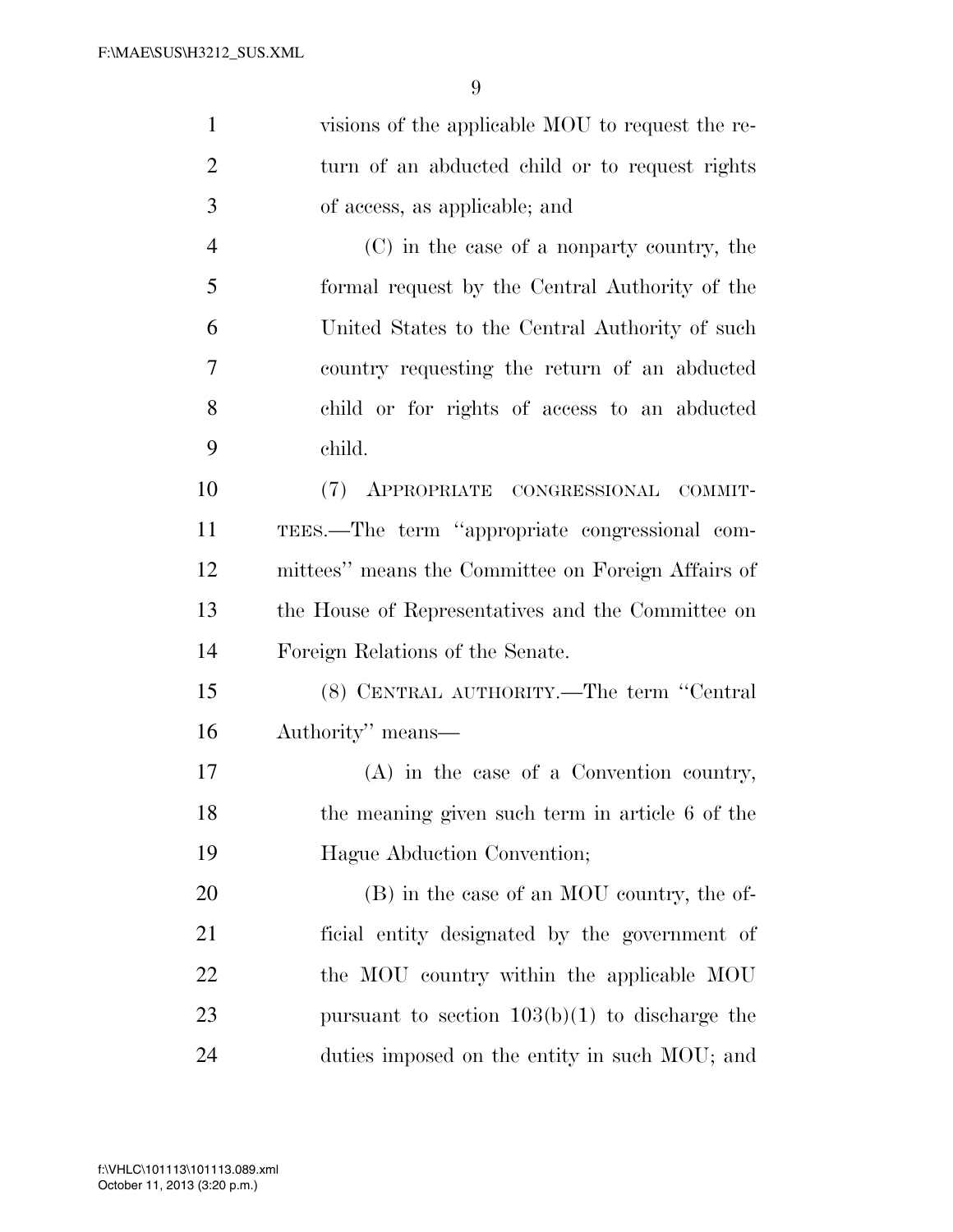| $\mathbf{1}$   | (C) in the case of a nonparty country, the             |
|----------------|--------------------------------------------------------|
| $\overline{2}$ | foreign ministry of such country.                      |
| $\mathfrak{Z}$ | (9) CHILD.—The term "child" means an indi-             |
| $\overline{4}$ | vidual who has not attained the age of 16.             |
| 5              | (10) CONVENTION COUNTRY.—The term "Con-                |
| 6              | vention country" means a country other than the        |
| 7              | United States that has ratified, acceded, or suc-      |
| 8              | ceeded to the Hague Abduction Convention and with      |
| 9              | respect to which the United States has entered into    |
| 10             | a reciprocal agreement pursuant to the Hague Ab-       |
| 11             | duction Convention.                                    |
| 12             | (11) HAGUE ABDUCTION CONVENTION.-The                   |
| 13             | term "Hague Abduction Convention" means the            |
| 14             | Convention on the Civil Aspects of International       |
| 15             | Child Abduction, done at The Hague on October 25,      |
| 16             | 1980.                                                  |
| 17             | (12) LEFT-BEHIND PARENT.—The term "left-               |
| 18             | behind parent" means an individual or entity, either   |
| 19             | individually or jointly, who alleges that an abduction |
| 20             | has occurred that is in breach of rights of custody—   |
| 21             | (A) attributed to such individual or entity,           |
| 22             | as applicable; and                                     |

 (B) exercised at the time of the abduction or that would have been exercised but for the abduction.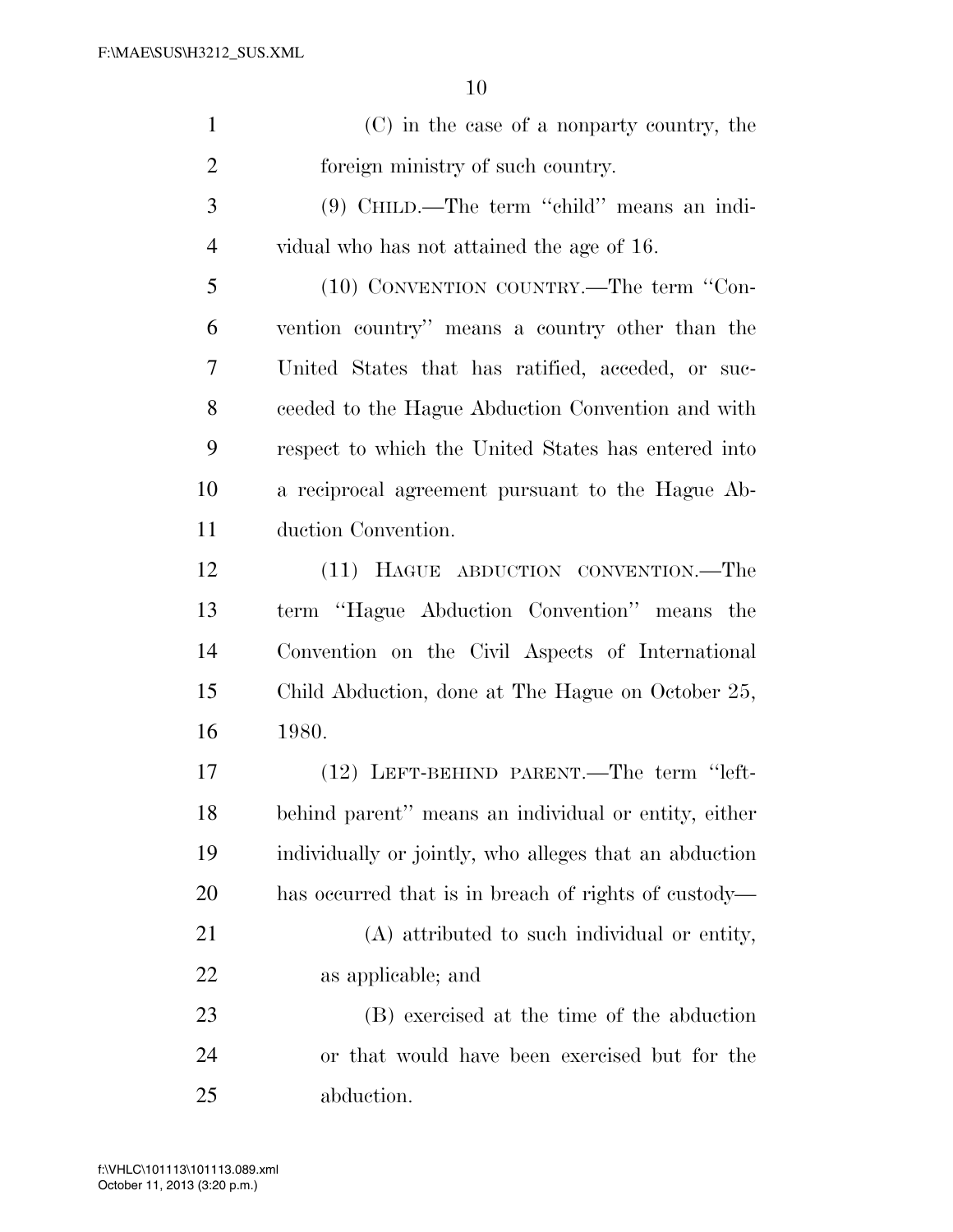(13) LEGAL RESIDENCE.—The term ''legal resi- dence'' means the congressional district and State in which an individual either is residing, or if an indi- vidual is residing temporarily outside the United States, the congressional district and State to which the individual intends to return. (14) MILITARY DEPENDENT CHILD.—The term ''military dependent child'' means a child whose ha- bitual residence is the United States according to United States law even though the child is residing outside the United States with a military parent. (15) MILITARY PARENT.—The term ''military parent'' means an individual who has rights of cus- tody over a child and who is serving outside the United States as a member of the United States Armed Forces. 17 (16) MOU.—The term "MOU" means a memo- randum of understanding between the United States and a country that is not a Convention country to resolve abduction cases and access cases. 21 (17) MOU COUNTRY.—The term "MOU coun- try'' means a country with respect to which the United States has entered into an MOU.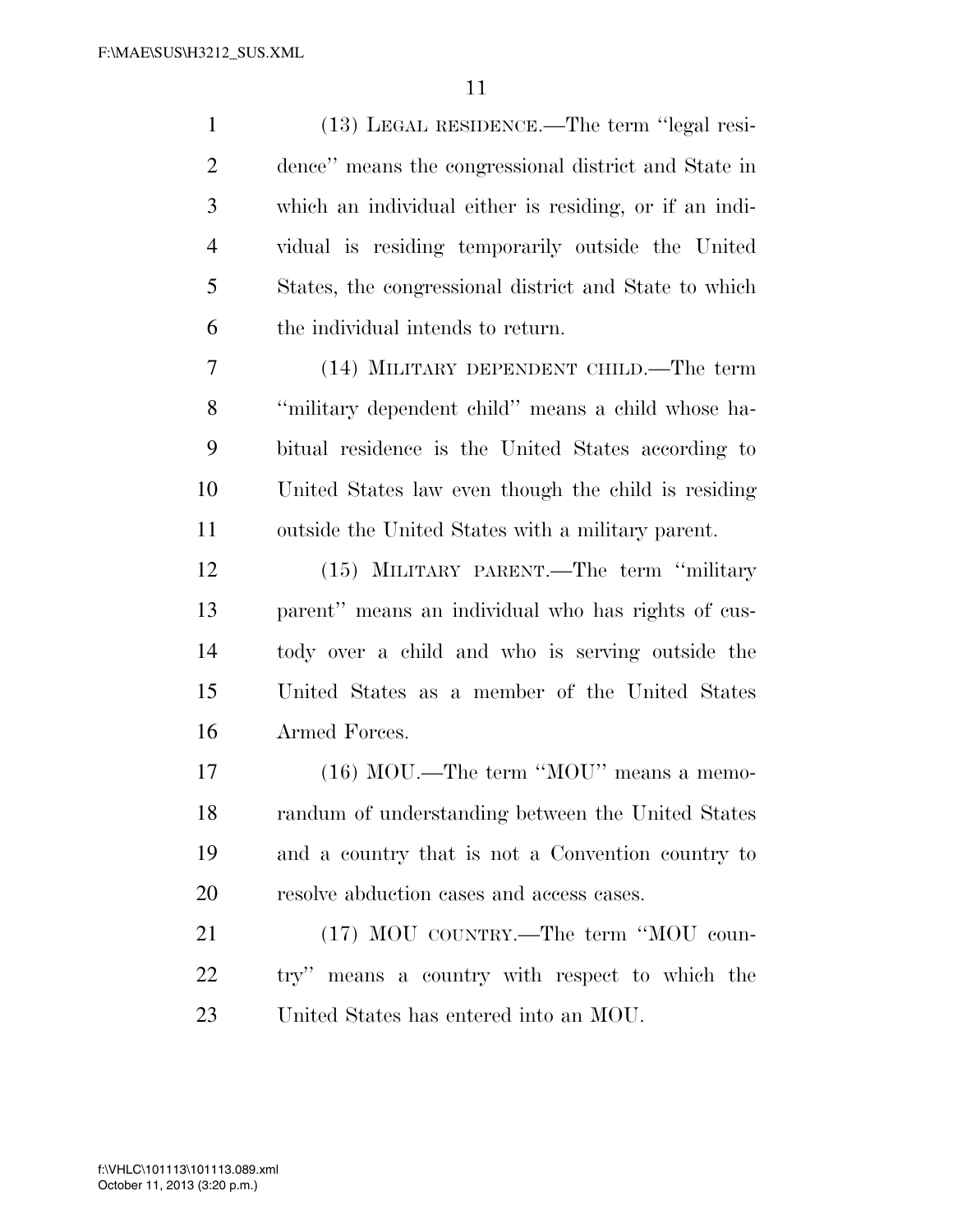| $\mathbf{1}$   | (18) NONPARTY COUNTRY.—The<br>term                 |
|----------------|----------------------------------------------------|
| $\overline{2}$ | "nonparty country" means a country that is neither |
| 3              | a Convention country nor an MOU country.           |
| $\overline{4}$ | (19) PATTERN OF NONCOOPERATION.—                   |
| 5              | $(A)$ In GENERAL.—The term "pattern of             |
| 6              | noncooperation" means the persistent failure—      |
| 7              | (i) of a Convention country to imple-              |
| 8              | ment and abide by the provisions of the            |
| 9              | Hague Abduction Convention; and                    |
| 10             | (ii) of an MOU country to implement                |
| 11             | and a bide by the provisions of the applica-       |
| 12             | ble MOU.                                           |
| 13             | (B) CRITERIA.—Such persistent failure              |
| 14             | may be evidenced by one or more of the fol-        |
| 15             | lowing criteria:                                   |
| 16             | (i) The existence of 10 or more unre-              |
| 17             | solved abduction cases.                            |
| 18             | (ii) The failure of the Central Author-            |
| 19             | ity of the country to fulfill its responsibil-     |
| 20             | ities pursuant to the Hague Abduction              |
| 21             | Convention or the MOU, as applicable.              |
| 22             | (iii) The failure of the judicial or ad-           |
| 23             | ministrative branch, as applicable, of the         |
| 24             | national government of the country to im-          |
| 25             | plement and comply with the provisions of          |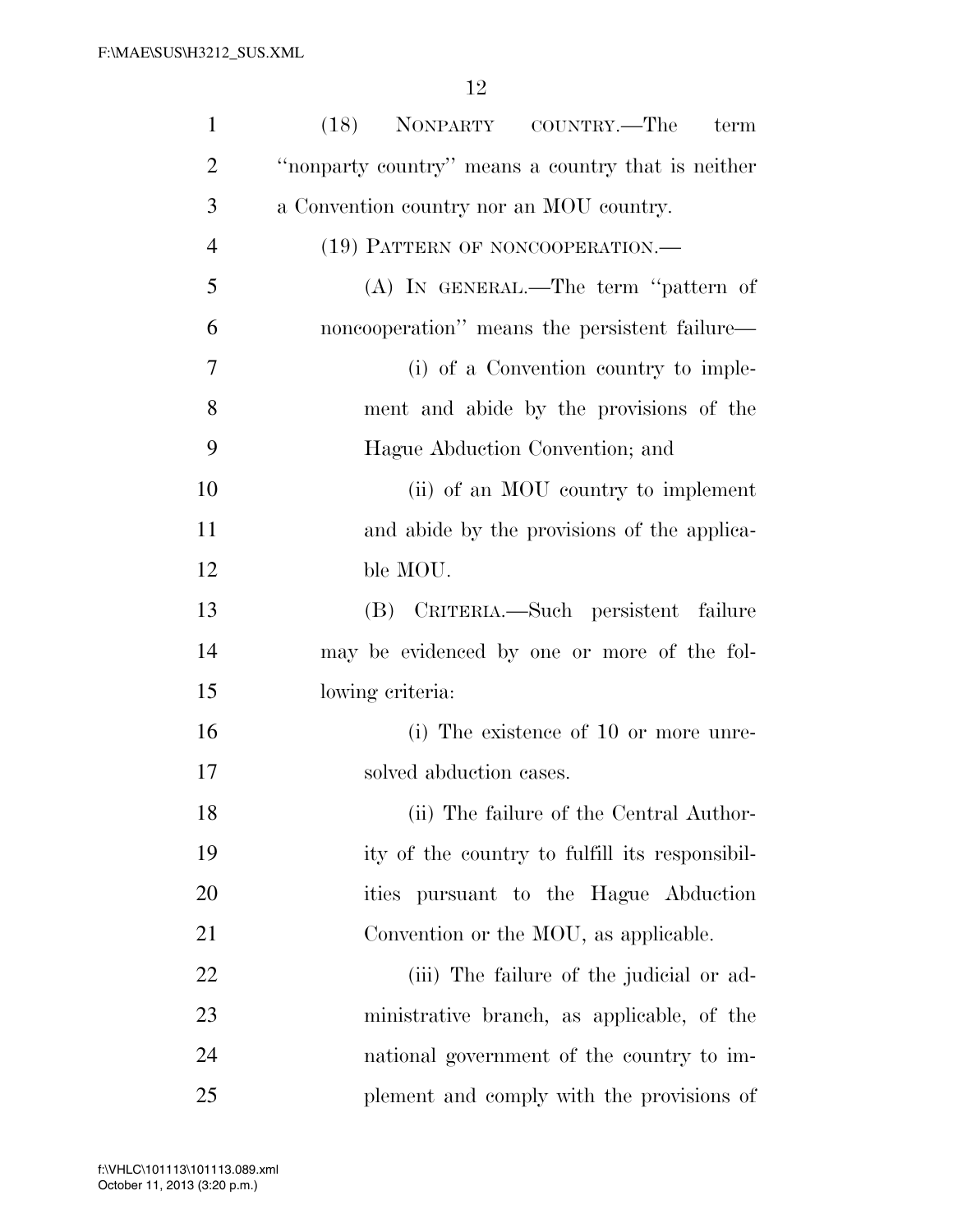| $\mathbf{1}$   | the Hague Abduction Convention or the                  |
|----------------|--------------------------------------------------------|
| $\overline{2}$ | MOU, as applicable.                                    |
| 3              | (iv) The failure of law enforcement to                 |
| $\overline{4}$ | locate abducted children or to enforce re-             |
| 5              | turn orders or determinations of rights of             |
| 6              | access rendered by the judicial or adminis-            |
| 7              | trative authorities of the national govern-            |
| 8              | ment of the country in abduction cases or              |
| 9              | access cases.                                          |
| 10             | (20) RIGHTS OF ACCESS.—The term "rights of             |
| 11             | access" means the rights of contact between a child    |
| 12             | and a left-behind parent provided as a provisional     |
| 13             | measure while an abduction case is pending, by op-     |
| 14             | eration of law or by reason of judicial or administra- |
| 15             | tive determination or by agreement having legal ef-    |
| 16             | fect, under the law of the country in which the child  |
| 17             | is located.                                            |
| 18             | $(21)$ RIGHTS OF CUSTODY.—The term "rights"            |
| 19             | of custody" means rights of care and custody of an     |
| 20             | abducted child, including the right to determine the   |
| 21             | place of residence of an abducted child—               |
| 22             | (A) attributed to an individual or entity,             |
| 23             | either individually or jointly, and                    |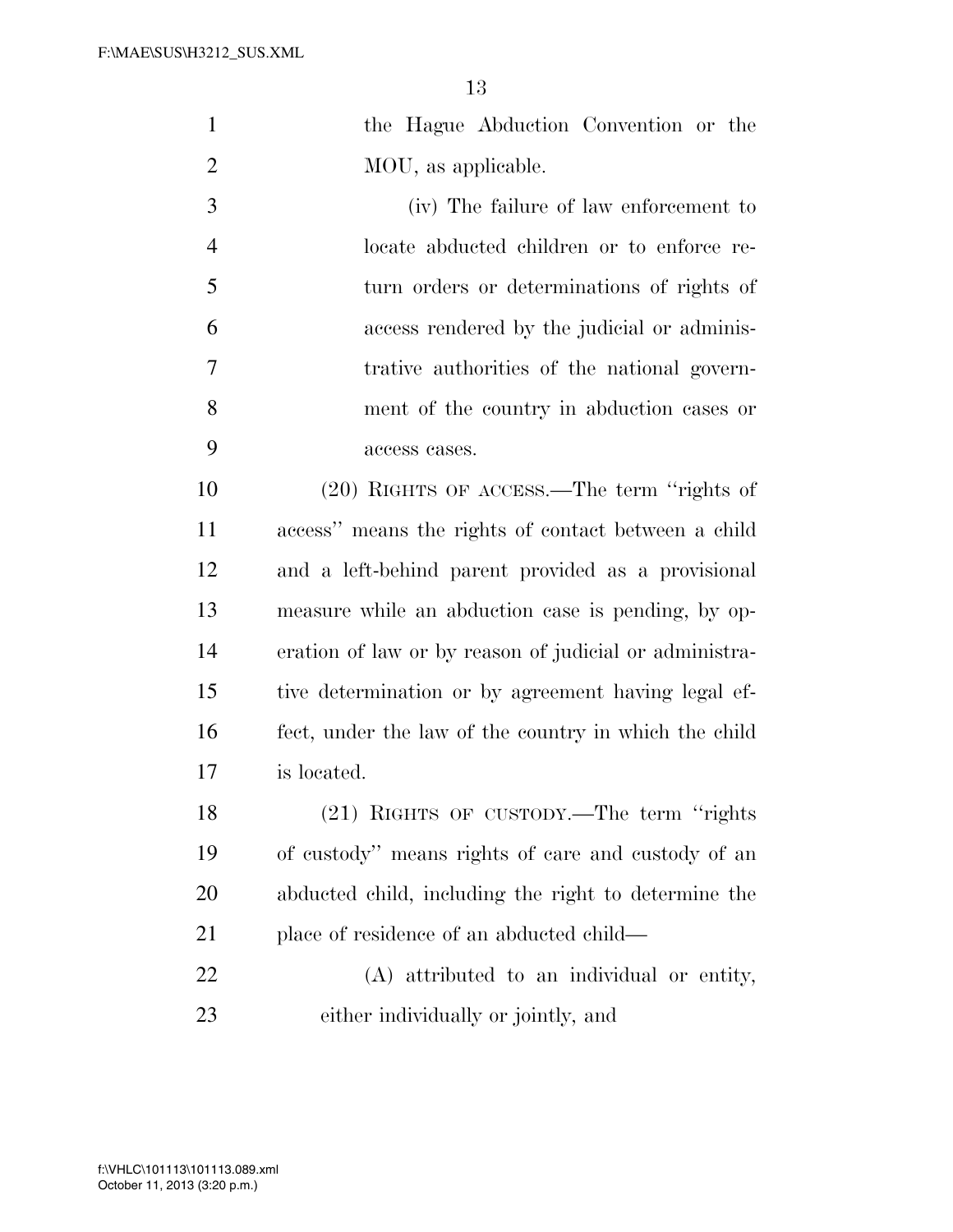| $\mathbf{1}$   | (B) arising by operation of law or by rea-          |
|----------------|-----------------------------------------------------|
| $\overline{2}$ | son of a judicial or administrative decision, or    |
| 3              | by reason of an agreement having legal effect,      |
| $\overline{4}$ | under the law of the country in which the child was |
| 5              | an habitual resident immediately before the abduc-  |
| 6              | tion.                                               |
| 7              | (22) UNRESOLVED ABDUCTION CASE.—                    |
| 8              | (A) IN GENERAL.—Subject to subpara-                 |
| 9              | graph (B), the term "unresolved abduction           |
| 10             | case" means an abduction case that remains          |
| 11             | unresolved for a period that exceeds 180 days       |
| 12             | after the date on which the completed applica-      |
| 13             | tion for return of the child is submitted for de-   |
| 14             | termination to the judicial or administrative au-   |
| 15             | thority, as applicable, in the country in which     |
| 16             | the child is located.                               |
| $17\,$         | (B) RESOLUTION OF CASE.—An abduction                |
| 18             | case shall be considered to be resolved if—         |
| 19             | (i) the child is returned to the country            |
| 20             | of habitual residence, pursuant to the              |
| 21             | Hague Abduction Convention or MOU, if               |
| 22             | applicable;                                         |
| 23             | the judicial or administrative<br>(ii)              |
| 24             | branch, as applicable, of the national gov-         |
| 25             | ernment of the country in which the child           |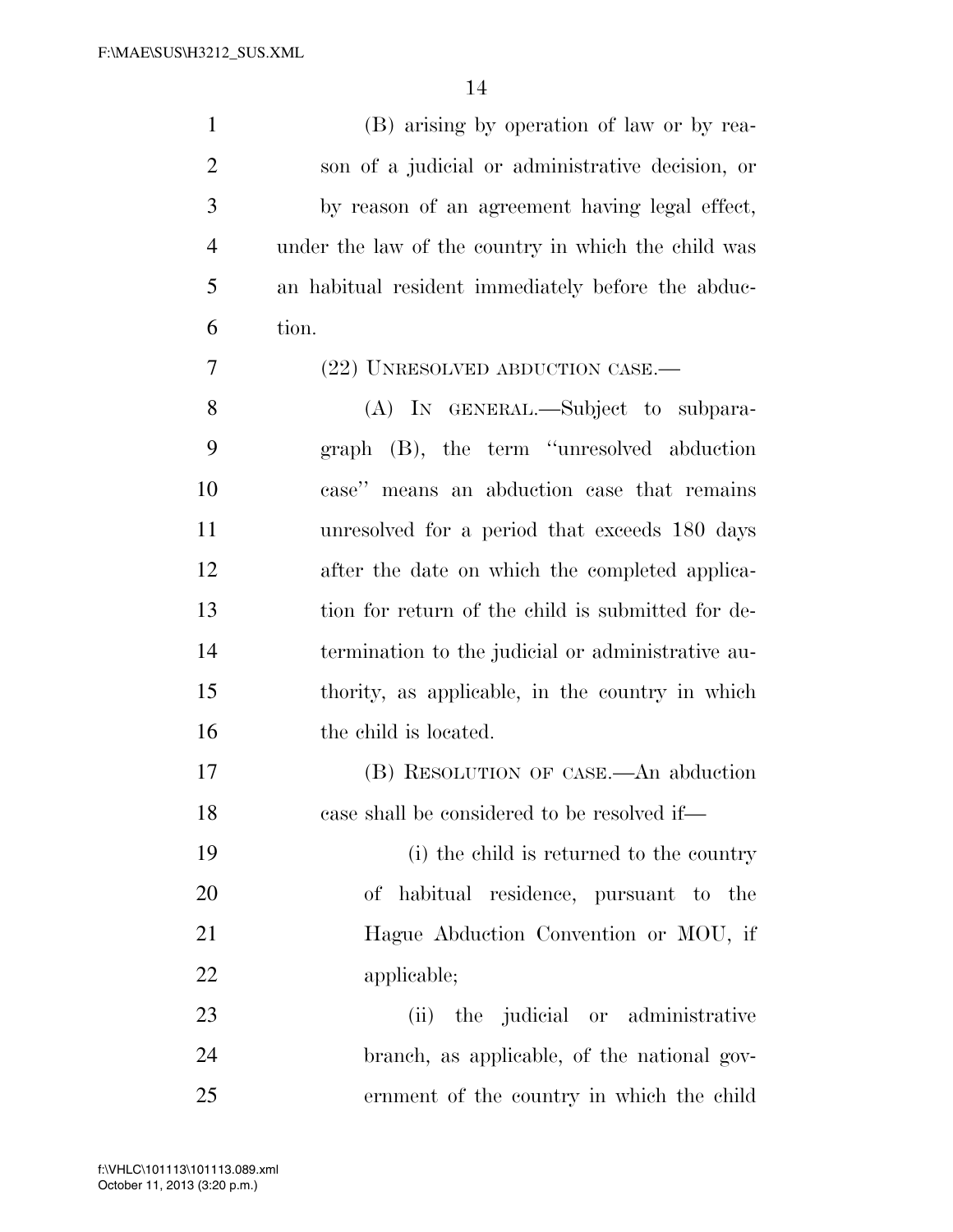|                | is located has implemented and is com-      |
|----------------|---------------------------------------------|
| $\overline{2}$ | plying with the provisions of the Hague     |
| 3              | Abduction Convention or the MOU, as ap-     |
| $\overline{4}$ | plicable, and a final determination is made |
| $\overline{5}$ | by such judicial or administrative branch   |
| 6              | that the child will not be returned to the  |
| $\overline{7}$ | country of habitual residence; or           |
| 8              | (iii) the child attains the age of 16.      |

# **SEC. 4. FUNDING.**

 Amounts necessary to carry out this Act shall be taken out of the discretionary funds available to the Sec- retary of State for each of the fiscal years 2014 through 2018.

# **TITLE I—DEPARTMENT OF STATE ACTIONS**

# **SEC. 101. ANNUAL REPORT.**

 (a) IN GENERAL.—Not later than March 31 of each year, the Secretary of State shall submit to the appro- priate congressional committees an Annual Report on International Child Abduction.

 (b) CONTENTS.—Each Annual Report shall include the following:

 (1) A list of all countries with respect to which there were one or more abduction cases during the preceding year that identifies whether each such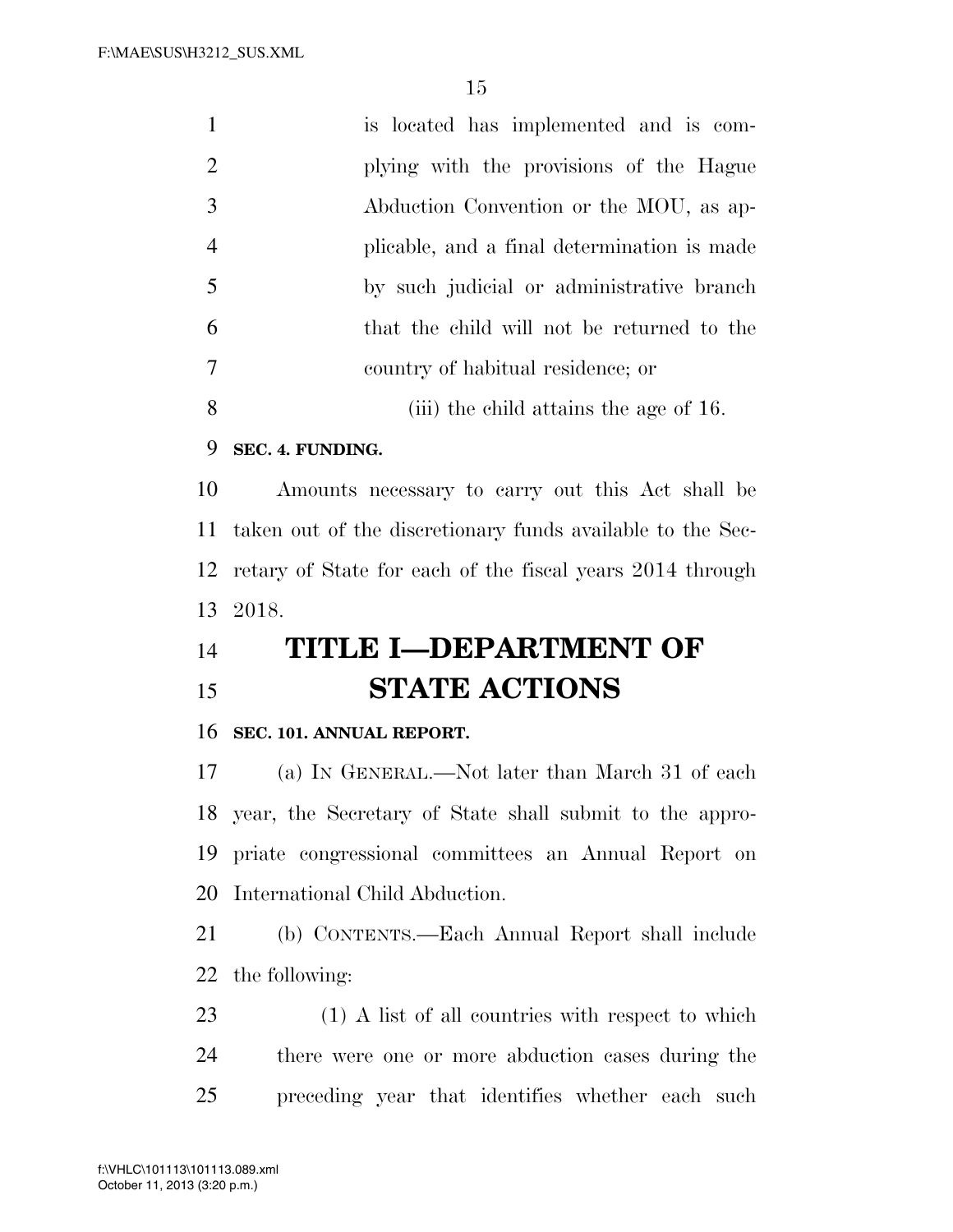| $\mathbf{1}$   | country is a Convention country, an MOU country, |
|----------------|--------------------------------------------------|
| $\overline{2}$ | or a nonparty country.                           |
| 3              | (2) For each country with respect to which       |
| $\overline{4}$ | there were 5 or more abduction cases during the  |
| 5              | preceding year:                                  |
| 6              | (A) The number of abduction cases and            |
| 7              | the number of access cases, respectively, re-    |
| 8              | ported during the preceding year.                |
| 9              | (B) The number of abduction cases and            |
| 10             | the number of access cases, respectively, that   |
| 11             | are pending as of March 1 of the year in which   |
| 12             | such Annual Report is submitted.                 |
| 13             | $(C)(i)$ For Convention and MOU countries,       |
| 14             | the number of abduction cases and the number     |
| 15             | of access cases, respectively, that were pending |
| 16             | at any point for more than 180 days after the    |
| 17             | date on which the Central Authority of the       |
| 18             | United States transmitted the complete applica-  |
| 19             | tion for each such case to the Central Authority |
| 20             | of such country, and were not submitted by the   |
| 21             | Central Authority to the judicial or administra- |
| 22             | tive authority, as applicable, of such country   |
| 23             | within the 180-day period.                       |
| 24             | (ii) The reason for the delay in submission      |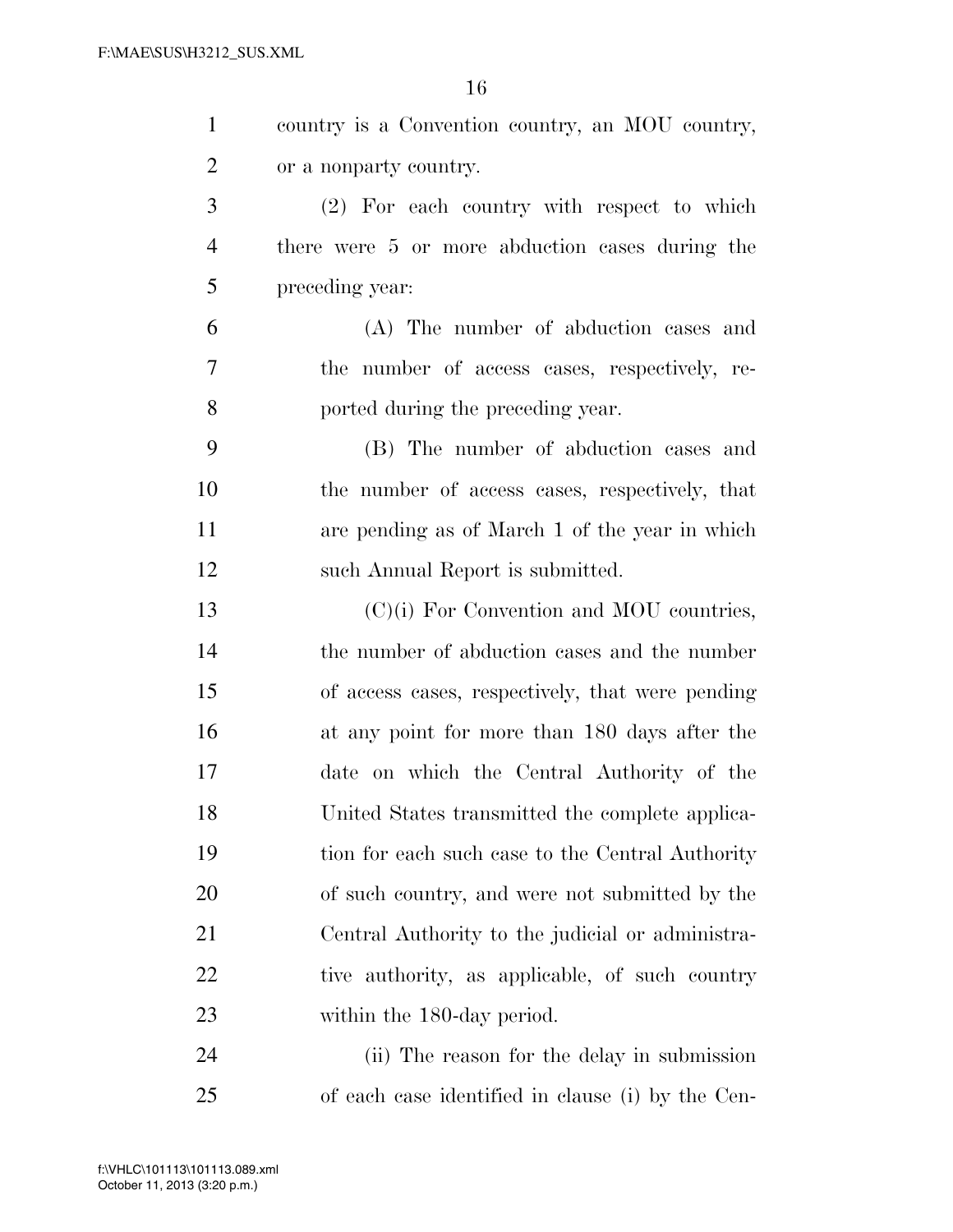| $\mathbf{1}$ | tral Authority of such country to the judicial or |
|--------------|---------------------------------------------------|
| 2            | administrative authority.                         |
| 3            | (D) The number of unresolved abduction            |
| 4            | cases, and the length of time each case has       |
| 5            | been pending.                                     |
| 6            | (E) The number of unresolved abduction            |
| 7            | cases in which a completed application has been   |
|              |                                                   |

 filed and law enforcement has failed to locate the abducted child or to enforce a return order rendered by the judicial or administrative au-11 thorities of such country.

 (F) The median time required for resolu- tion of abduction cases during the preceding year, to be measured from the date on which the application with respect to the abduction case is transmitted by the Central Authority of the United States to the Central Authority of such country to the date on which the abduc-tion case is resolved.

 (G) The total number and the percentage of the total number of abduction cases and ac- cess cases, respectively, resolved during the pre-ceding year.

 (H) Detailed information about each unre-solved abduction case described in subpara-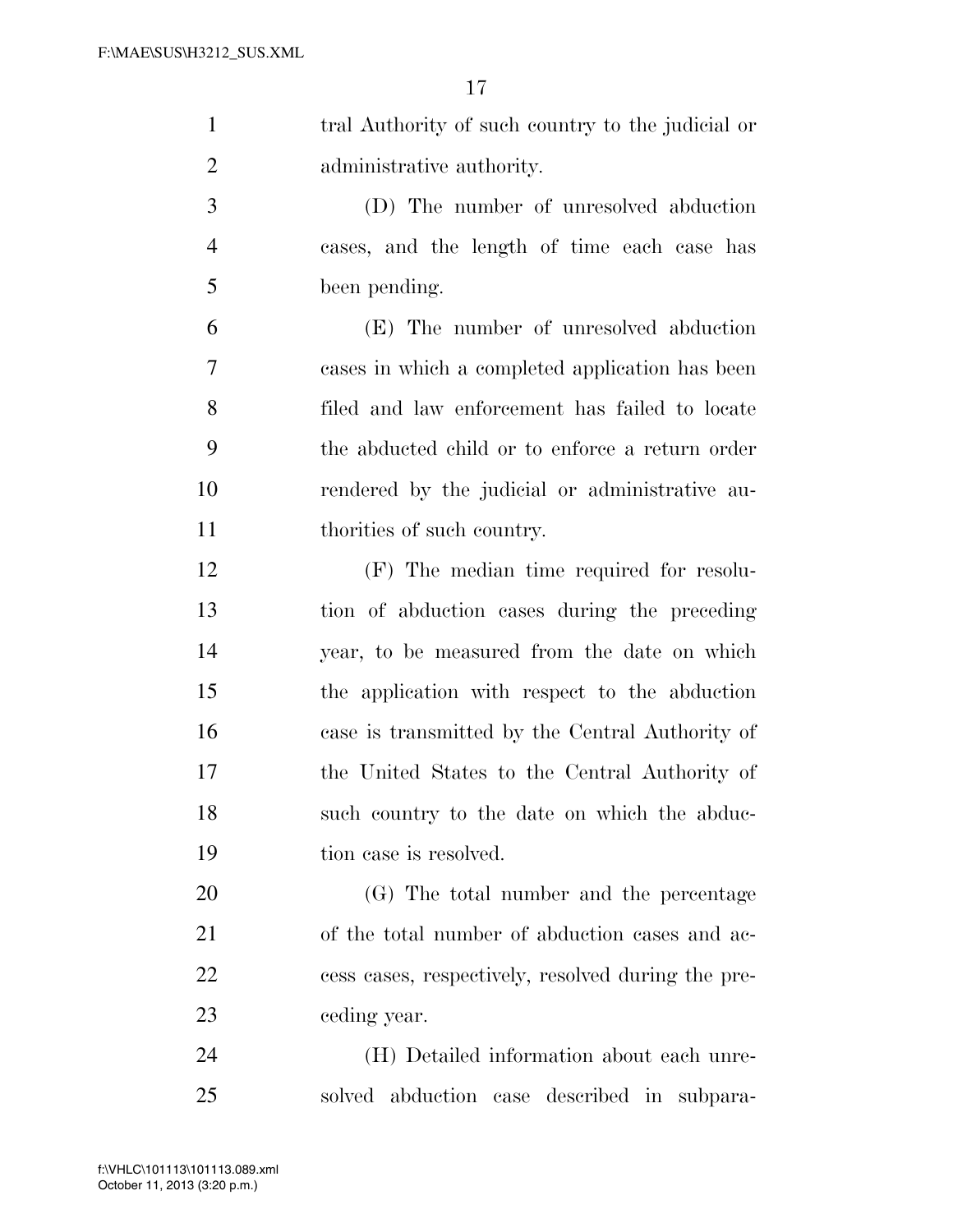| $\mathbf{1}$   | graph (E) and on actions taken by the Depart-        |
|----------------|------------------------------------------------------|
| $\overline{2}$ | ment of State to resolve such case, including        |
| 3              | the specific actions taken by the United States      |
| $\overline{4}$ | chief of mission in such country.                    |
| 5              | (I) Recommendations to improve resolution            |
| 6              | of abduction cases and access cases.                 |
| 7              | (3) The number of abducted children from the         |
| 8              | United States who were returned to the United        |
| 9              | States from Convention countries, MOU countries,     |
| 10             | and nonparty countries, respectively.                |
| 11             | (4) A list of Convention countries and MOU           |
| 12             | countries that have failed to comply with any of     |
| 13             | their obligations under the Hague Abduction Con-     |
| 14             | vention or the MOU, as applicable, with respect to   |
| 15             | the resolution of abduction cases and access cases.  |
| 16             | $(5)$ A list of countries demonstrating a pattern    |
| 17             | of noncooperation, and a summary of the criteria on  |
| 18             | which the determination of a pattern of noncoopera-  |
| 19             | tion for each country is based.                      |
| 20             | $(6)(A)$ Information on efforts by the Secretary     |
| 21             | of State to encourage other countries to become sig- |
| 22             | natories to the Hague Abduction Convention or to     |

enter into an MOU.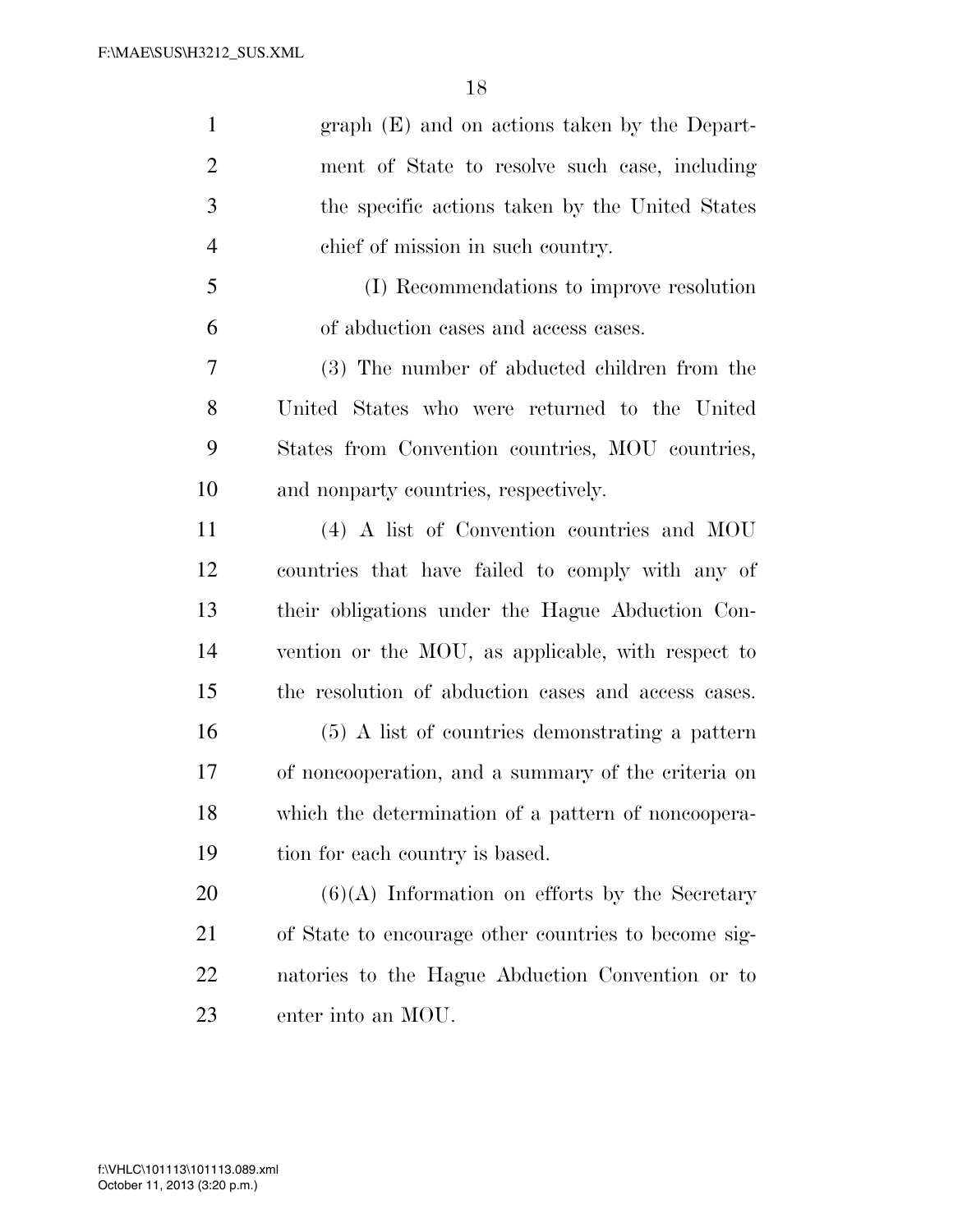| $\mathbf{1}$   | $(B)$ The efforts referred to in subparagraph $(A)$   |
|----------------|-------------------------------------------------------|
| $\overline{2}$ | shall include efforts to address pending abduction    |
| 3              | cases and access cases in such countries.             |
| $\overline{4}$ | (7) A description of the efforts of the Secretary     |
| 5              | of State to encourage Convention countries and        |
| 6              | MOU countries to facilitate the work of nongovern-    |
| 7              | mental organizations within their respective coun-    |
| 8              | tries that assist left-behind parents.                |
| 9              | (8) The number of cases which were success-           |
| 10             | fully resolved without abducted children being re-    |
| 11             | turned to the United States from Convention coun-     |
| 12             | tries, MOU countries, and nonparty countries, re-     |
| 13             | spectively.                                           |
| 14             | (c) EXCEPTION.—The Annual Report shall not in-        |
| 15             | clude—                                                |
| 16             | (1) the names of left-behind parents or children      |
| 17             | involved in abduction cases or access cases; or       |
| 18             | (2) information that may identify a party in-         |
| 19             | volved in an abduction case or access case unless the |
| 20             | party stipulates in writing to the Central Authority  |
| 21             | of the United States that such information may be     |
| 22             | included in the Annual Report.                        |
| 23             | (d) ADDITIONAL THEMATIC SECTIONS.—Each An-            |
| 24             | nual Report shall also include—                       |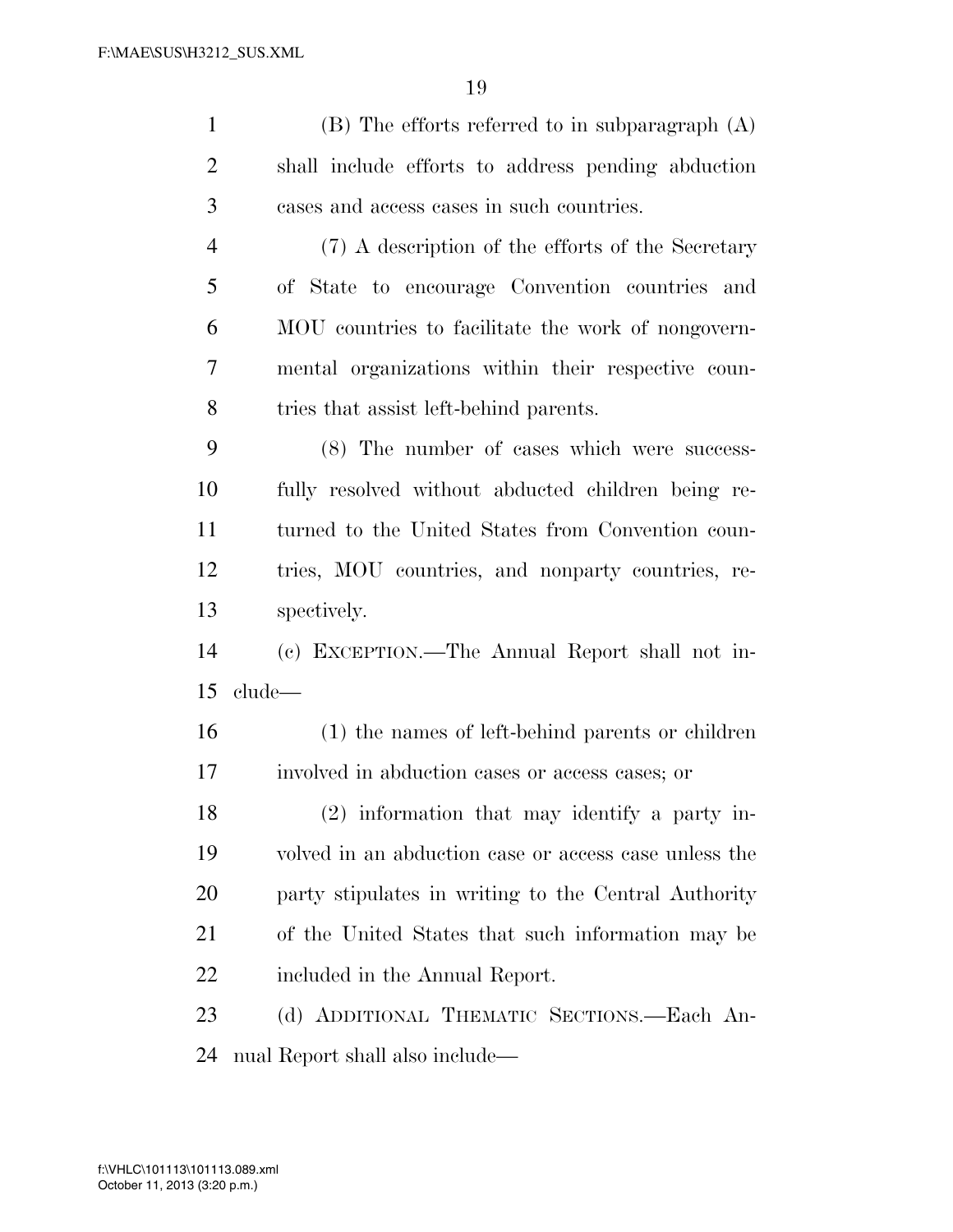(1) information on the number of unresolved abduction cases affecting left-behind parents who are military parents and a summary of assistance of- fered to such left-behind parents; (2) information on the use of airlines in abduc- tions, voluntary airline practices to prevent abduc- tions, and recommendations for best airline practices to prevent abductions; (3) information on actions taken by the Central Authority of the United States to train domestic judges in application of the Hague Abduction Con- vention; and (4) information on actions taken by the Central Authority of the United States to train United States Armed Forces legal assistance personnel, military chaplains, and military family support cen-ter personnel about abductions, the risk of loss of

 access to children, and the legal frameworks avail-able to resolve such cases.

 (e) REPEAL OF THE HAGUE CONVENTION COMPLI- ANCE REPORT.—Section 2803 of the Foreign Affairs Re- form and Restructuring Act of 1998 (42 U.S.C. 11611) is repealed.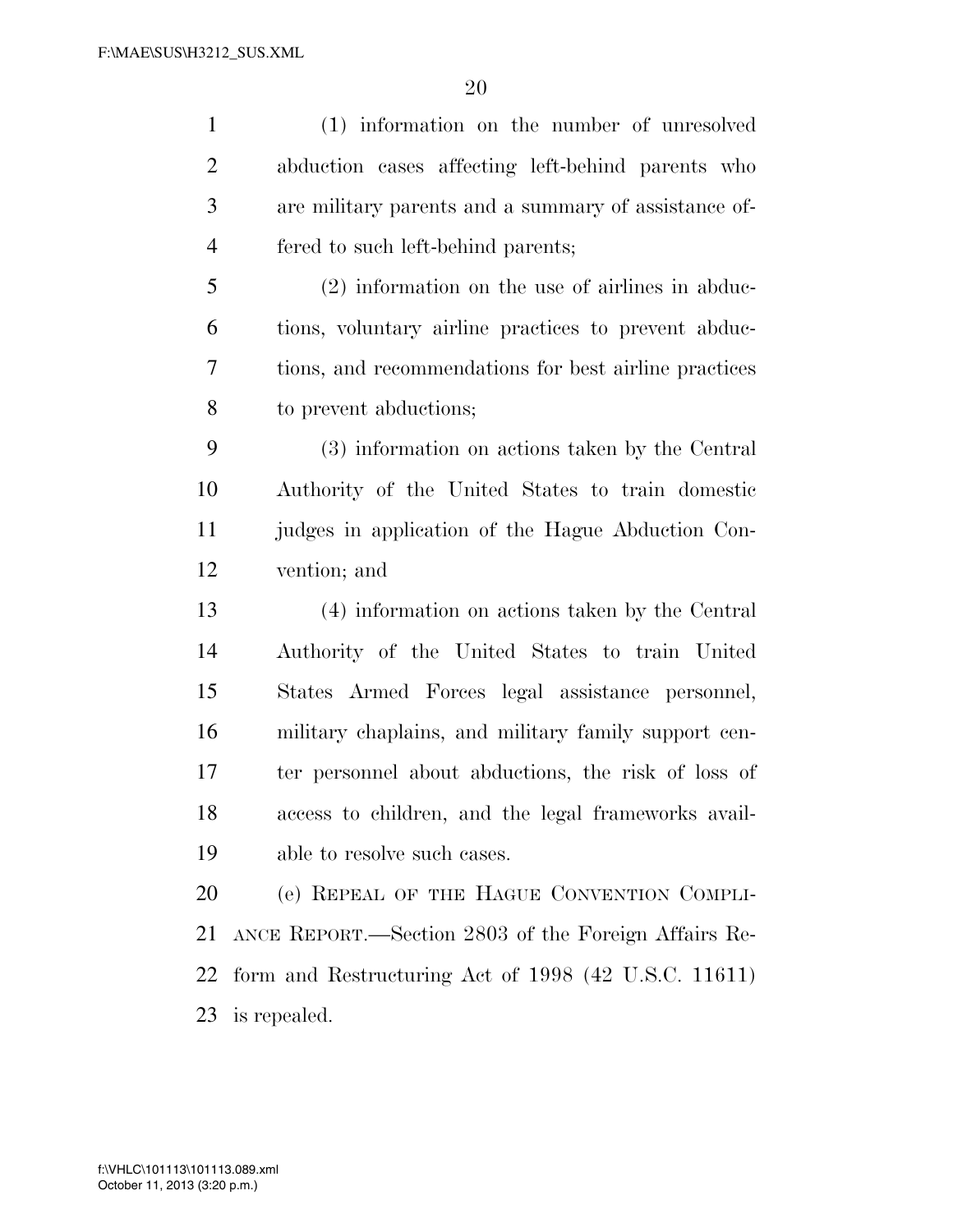# **SEC. 102. STANDARDS AND ASSISTANCE.**

 The Secretary of State shall ensure that United States diplomatic and consular missions abroad—

 (1) maintain a consistent reporting standard with respect to abduction cases and access cases in- volving abducted children in the country in which such mission is located for purposes of the Annual Report;

 (2) designate at least one official in each such mission to assist left-behind parents from the United States who are visiting such country to resolve cases involving an abduction or rights of access; and

 (3) monitor developments in cases involving ab- ducted children in the country in which such mission is located.

#### **SEC. 103. MEMORANDUM OF UNDERSTANDING.**

 (a) IN GENERAL.—The Secretary of State should seek to enter into an MOU with every country that is not a Convention country and is unlikely to become a Conven-tion country in the forseeable future, that includes—

(1) identification of the Central Authority;

 (2) a protocol to identify, locate, and effectuate the return of an abducted child identified in an ab- duction case not later than 6 weeks after the appli- cation with respect to the abduction case has been submitted to the judicial or administrative authority,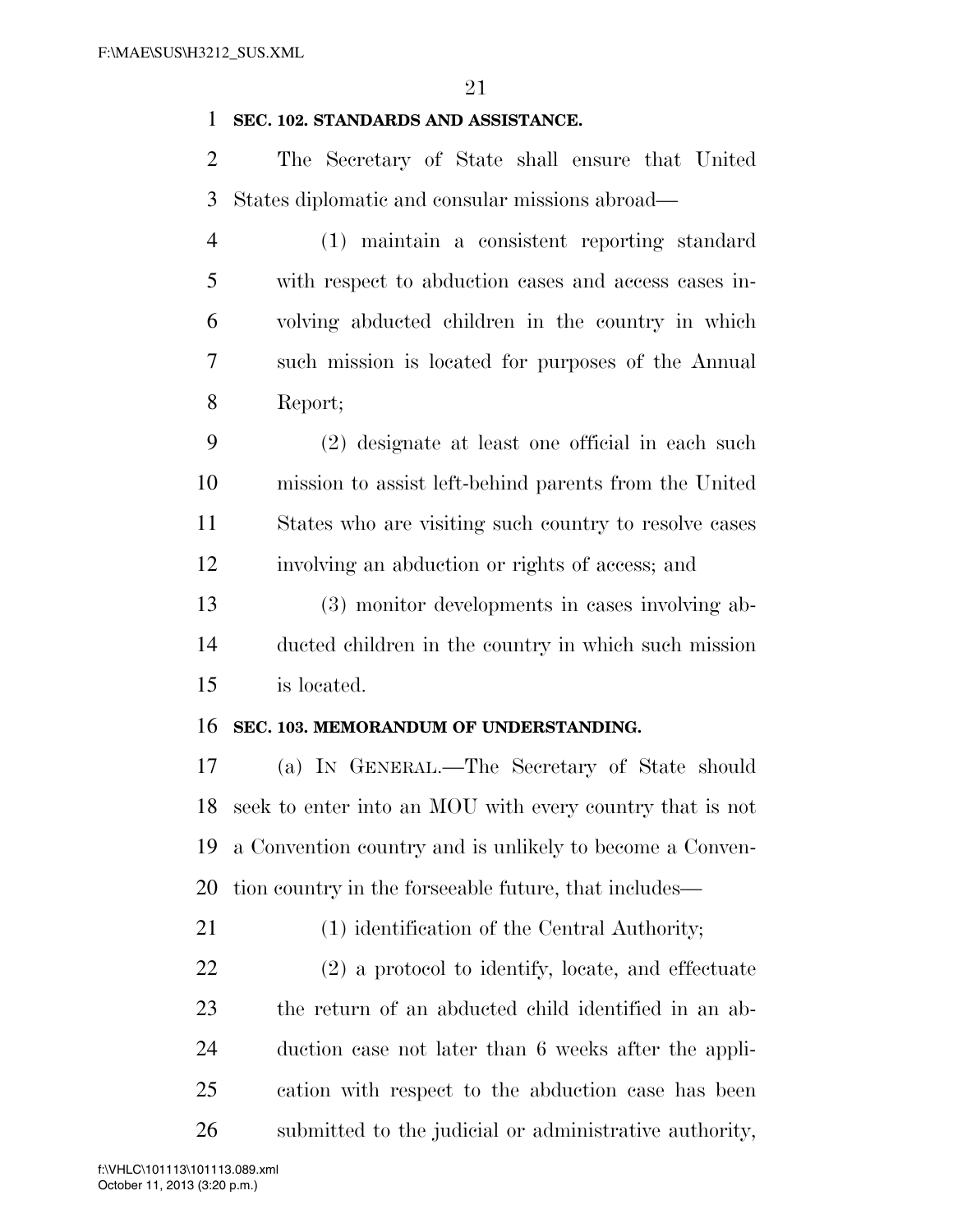| $\mathbf{1}$   | as applicable, of the country in which the abducted   |
|----------------|-------------------------------------------------------|
| $\overline{2}$ | child is located;                                     |
| 3              | (3) a protocol for the establishment and protec-      |
| $\overline{4}$ | tion of the rights of access;                         |
| 5              | (4) identification of the judicial or administra-     |
| 6              | tive authority that will promptly adjudicate abduc-   |
| 7              | tion cases and access cases;                          |
| 8              | (5) identification of a law enforcement agency        |
| 9              | and available law enforcement mechanisms and pro-     |
| 10             | cedures to ensure the immediate enforcement of an     |
| 11             | order issued by the authority identified pursuant to  |
| 12             | paragraph (4) to return an abducted child to a left-  |
| 13             | behind parent, including by-                          |
| 14             | (A) conducting an investigation to ascer-             |
| 15             | tain the location of the abducted child;              |
| 16             | (B) providing protection to the abducted              |
| 17             | child after such child is located; and                |
| 18             | (C) retrieving the abducted child and mak-            |
| 19             | ing the appropriate arrangements for such child       |
| 20             | to be returned to the country of habitual resi-       |
| 21             | dence;                                                |
| 22             | $(6)$ a protocol to establish periodic visits be-     |
| 23             | tween a United States embassy or consular official    |
| 24             | and an abducted child to allow the official to ascer- |
| 25             | tain the child's location and welfare; and            |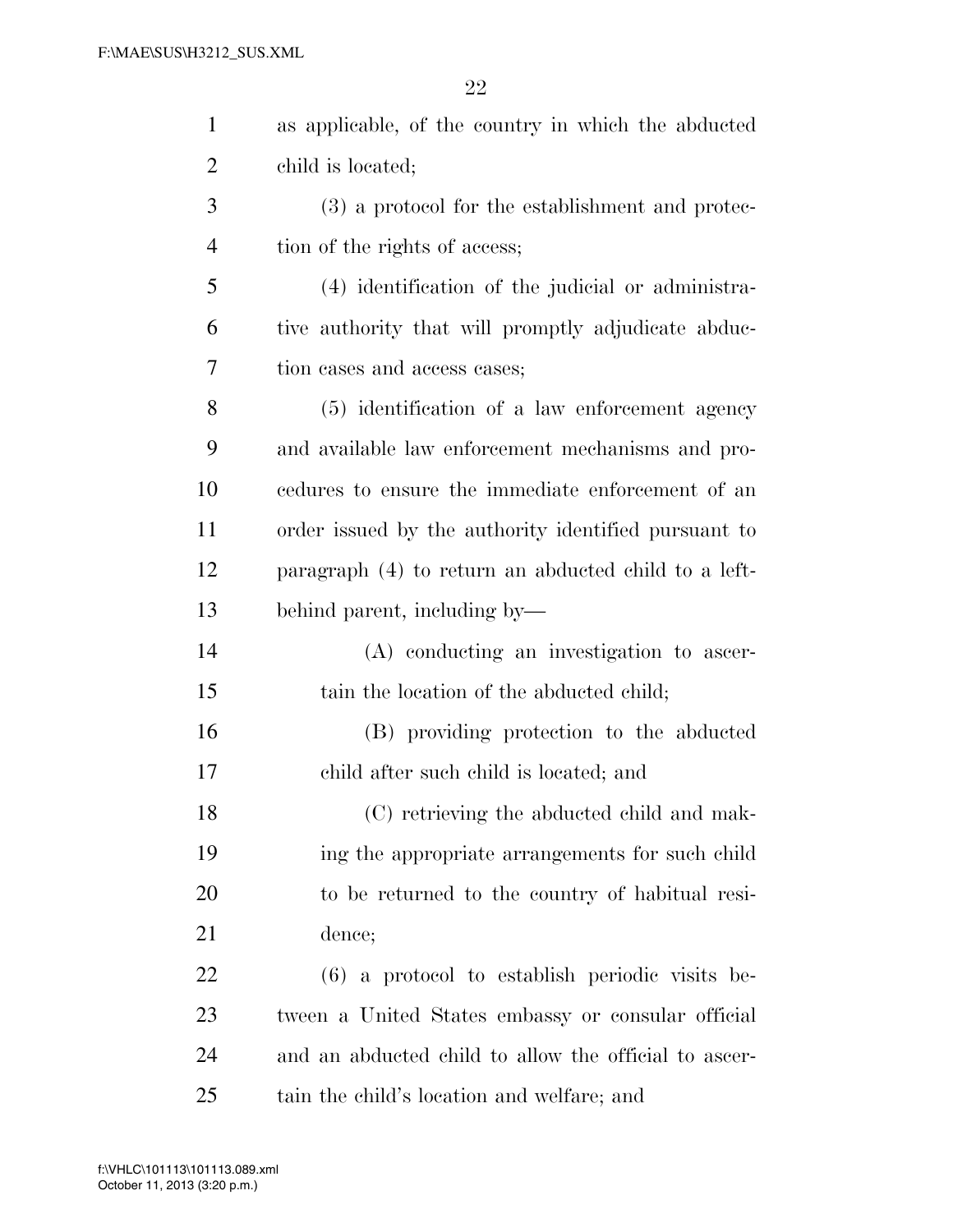- (7) such other provisions as determined to be appropriate by the Secretary of State.
- (b) RULE OF CONSTRUCTION.—

 (1) IN GENERAL.—Nothing in this Act shall be construed to prohibit the United States from pro- posing and entering into a memorandum of under- standing with a Convention country to further clar- ify the reciprocal obligations of the United States and the Convention country under the Hague Ab-duction Convention.

11 (2) TREATMENT OF OBLIGATIONS OF CONVEN- TION COUNTRY.—In those instances in which there is a memorandum of understanding as described in paragraph (1), the obligations of the Convention country under such memorandum shall be consid- ered to be obligations of such country under the Hague Abduction Convention for purposes of this Act.

#### **SEC. 104. NOTIFICATION OF CONGRESSIONAL REPRESENT-**

#### **ATIVES.**

 (a) NOTIFICATION.—Except as provided in sub- section (b), the Secretary of State shall notify in writing the Member of Congress and Senators representing the legal residence of a left-behind parent when such parent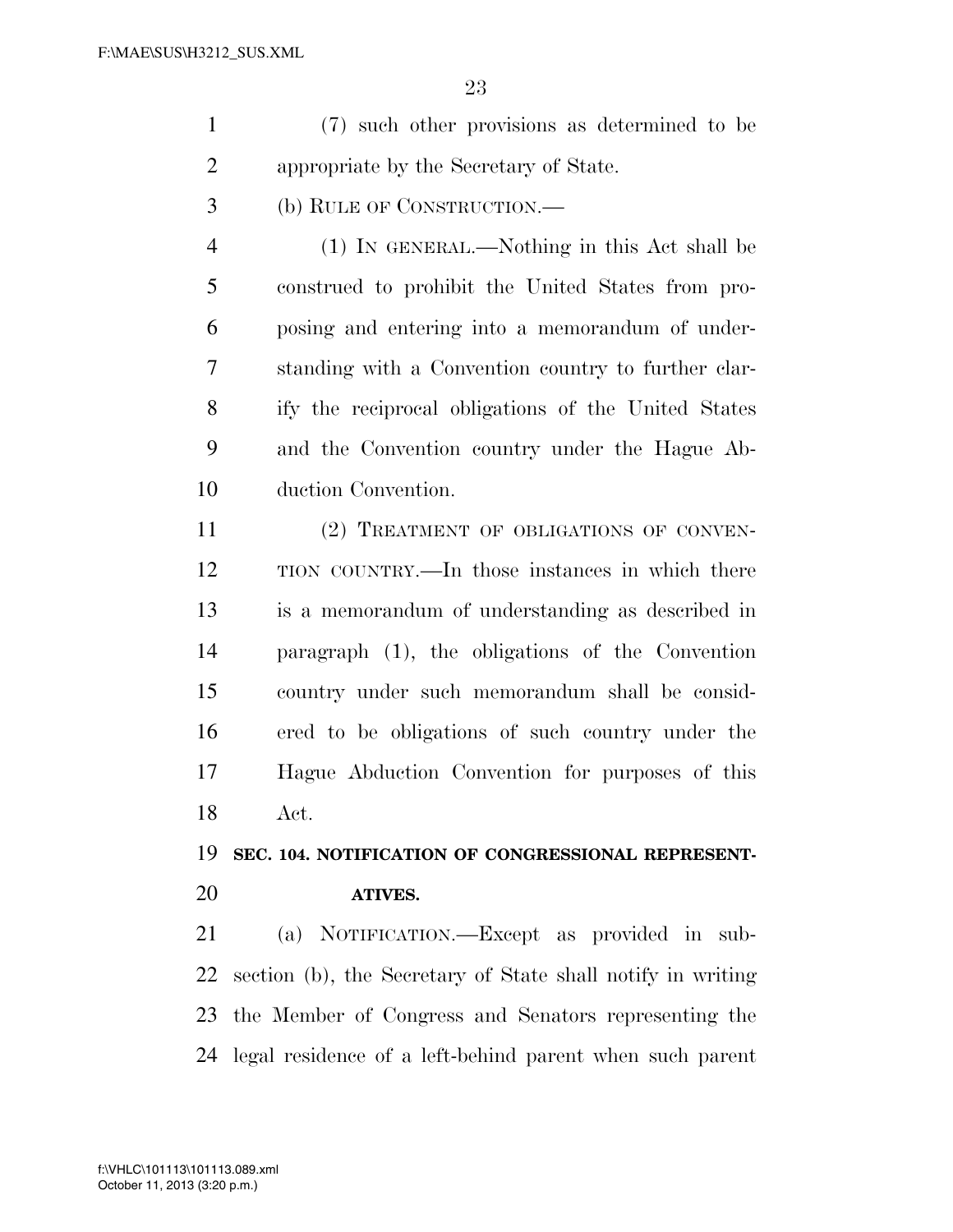reports an abduction to the Central Authority of the United States.

 (b) EXCEPTION.—The notification requirement under subsection (a) shall not apply if the left-behind parent does not consent to the notification described in such sub-section.

 (c) TIMING.—At the request of any person who is a left-behind parent, including a left-behind parent who pre- viously reported an abduction to the Central Authority of the United States before the date of the enactment of this Act, notification of a Member of Congress, in accordance with subsections (a) and (b), shall be provided as soon as is practicable.

 (d) MEMBER OF CONGRESS DEFINED.—In this sec- tion, the term ''Member of Congress'' means a Represent- ative in, or Delegate or Resident Commissioner to, the Congress.

| 18 | <b>TITLE II-PRESIDENTIAL</b> |
|----|------------------------------|
|    |                              |

**ACTIONS** 

**SEC. 201. PRESIDENTIAL ACTIONS IN RESPONSE TO UNRE-**

# **SOLVED CASES.**

 (a) RESPONSE TO INTERNATIONAL CHILD ABDUC-TIONS.—

 (1) UNITED STATES POLICY.—It shall be the policy of the United States to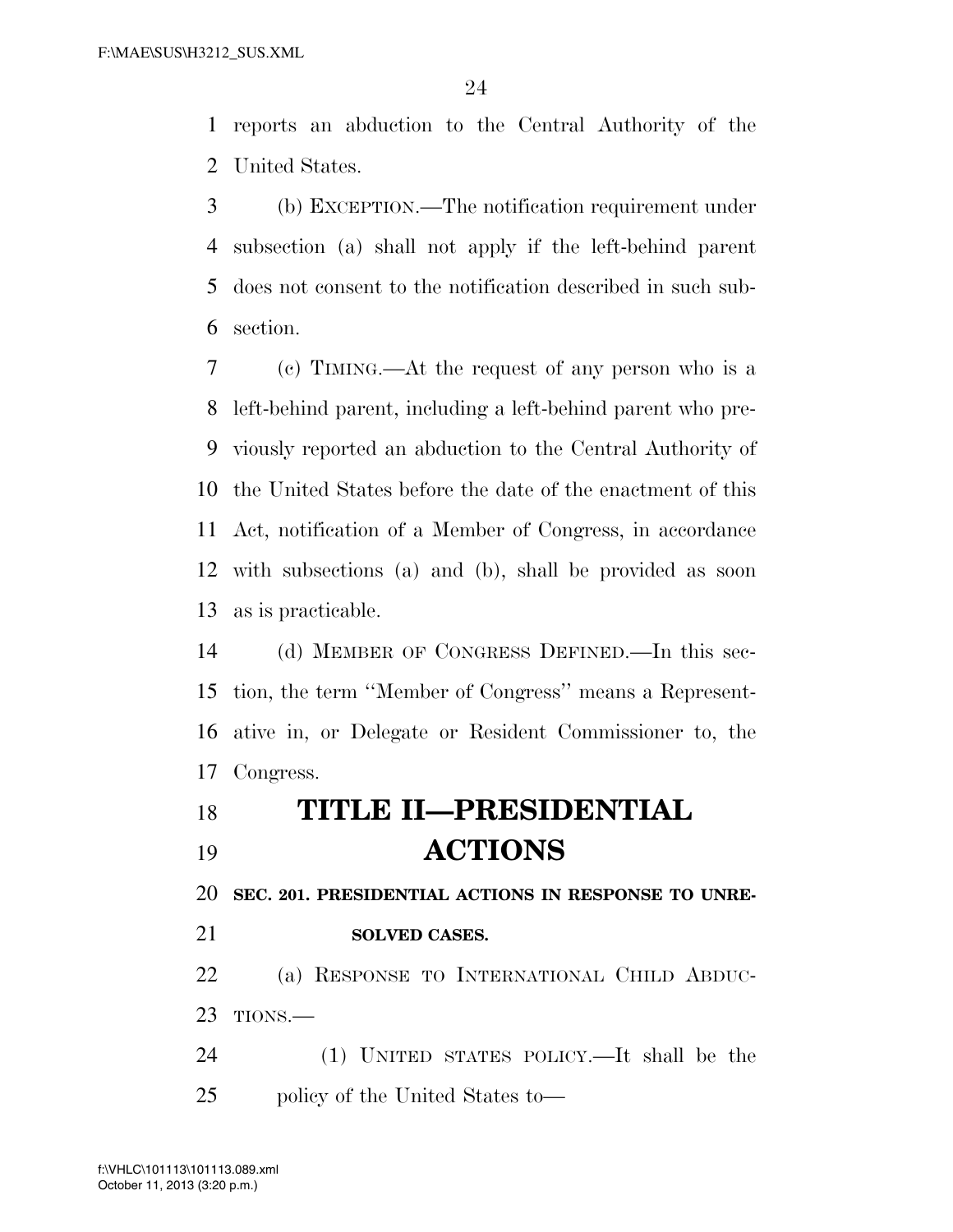(A) promote the best interest of children abducted from the United States by estab- lishing legal rights and procedures for their prompt return and by promoting such rights and procedures through actions that ensure the enforcement of reciprocal international obliga-tions; and

 (B) recognize the international character of the Hague Abduction Convention, and the need for reciprocity pursuant to and the uni- form international interpretation of the Hague Abduction Convention, by promoting the timely resolution of abduction cases through one or more of the actions described in section 205.

 (2) REQUIREMENT OF PRESIDENTIAL AC- TION.—Whenever the President determines that the government of a foreign country has failed to resolve an unresolved abduction case, the President shall op- pose such failure through one or more of the actions described in subsection (b).

(b) PRESIDENTIAL ACTIONS.—

 (1) IN GENERAL.—Subject to paragraphs (2) and (3), the President, in consultation with the Sec- retary of State, shall, as expeditiously as practicable in response to the failure described in subsection (a)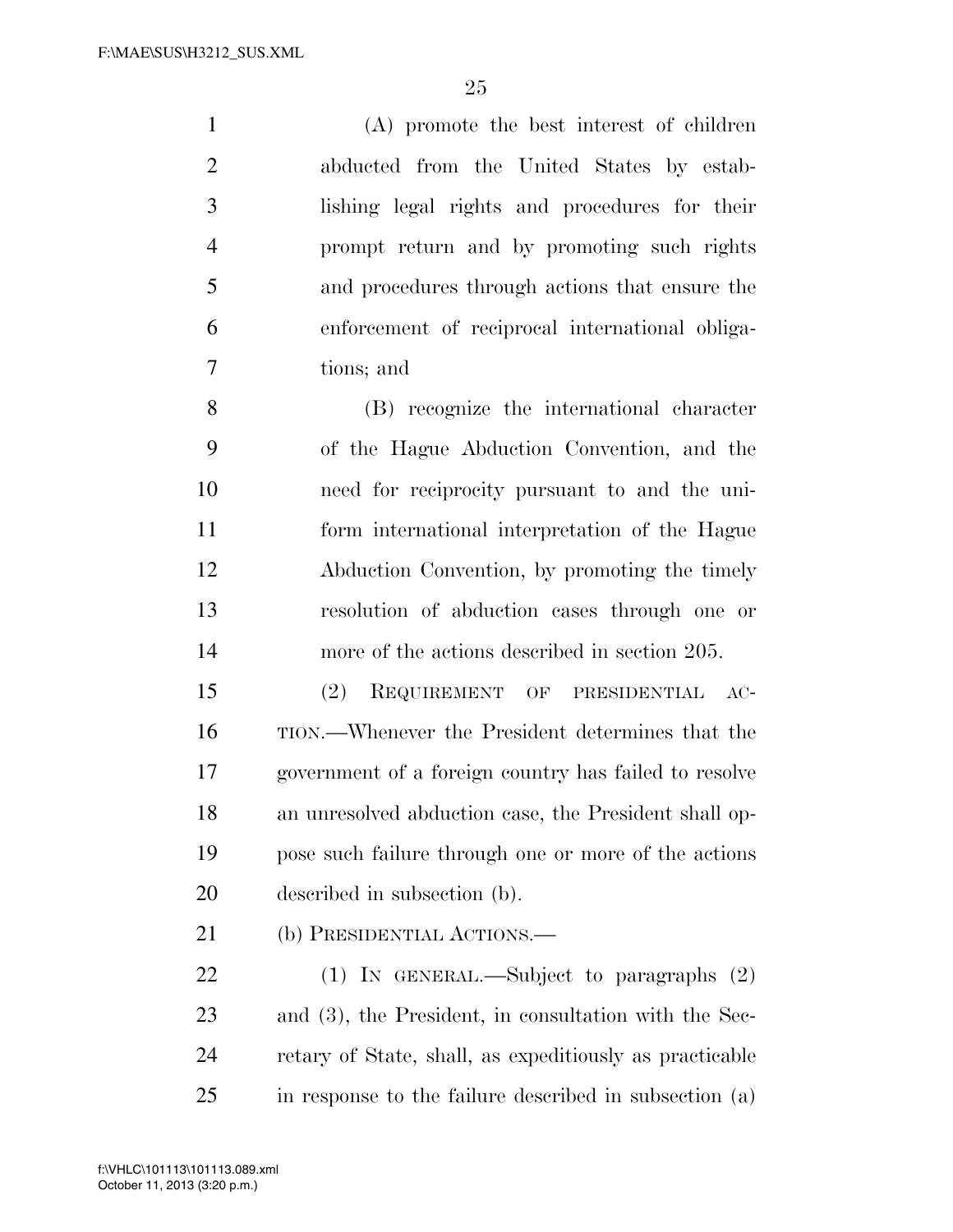by the government of a foreign country, take one or more of the actions described in paragraphs (1) through (13) of section 205(a) (or commensurate ac- tion as provided in section 205(b)) with respect to such country.

(2) DEADLINE FOR ACTIONS.—

 (A) IN GENERAL.—Except as provided in subparagraph (B), not later than March 31 of each year, the President shall take one or more of the actions described in paragraphs (1) through (13) of section 205(a) (or commensu-12 rate action as provided in section 205(b)) with respect to each foreign country the government of which has failed to resolve an unresolved ab-duction case that is pending as of such date.

 (B) EXCEPTION.—In the case of an action under any of paragraphs (10) through (13) of section 205(a) (or commensurate action as pro-vided in section 205(b))—

 (i) the action may only be taken after the requirements of sections 203 and 204 have been satisfied; and

23 (ii) the March 31 deadline to take the action shall not apply.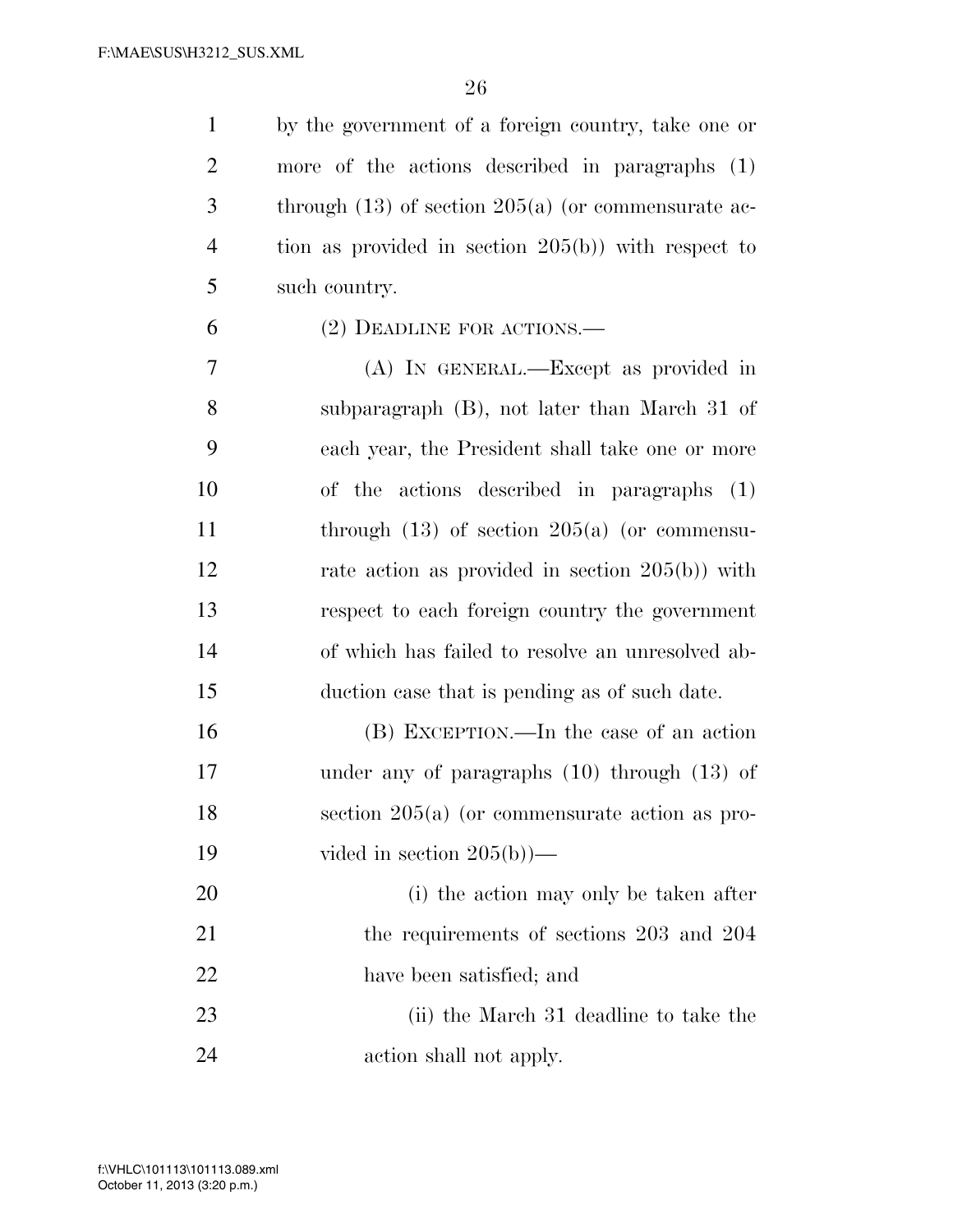| $\mathbf{1}$   | (3) AUTHORITY FOR DELAY OF PRESIDENTIAL                |
|----------------|--------------------------------------------------------|
| $\overline{2}$ | ACTIONS.—The President may delay action de-            |
| 3              | scribed in any of the paragraphs $(10)$ through $(13)$ |
| $\overline{4}$ | of section $205(a)$ (or commensurate action as pro-    |
| 5              | vided in section $205(b)$ , as required under para-    |
| 6              | graph (2), if the President determines and certifies   |
| 7              | to the appropriate congressional committees that an    |
| 8              | additional, specified period of time is necessary for  |
| 9              | a continuation of negotiations that have been com-     |
| 10             | menced with the country to resolve the unresolved      |
| 11             | case.                                                  |
| 12             | $(c)$ IMPLEMENTATION.—                                 |
| 13             | (1) IN GENERAL.—In carrying out subsection             |
| 14             | (b), the President shall—                              |
| 15             | (A) take one or more actions that most ap-             |
| 16             | propriately respond to the nature and severity         |
| 17             | of the failure to resolve the unresolved abduc-        |
| 18             | tion cases; and                                        |
| 19             | (B) seek to the fullest extent possible to             |
| 20             | target action as narrowly as practicable with re-      |
| 21             | spect to the agencies or instrumentalities of the      |
| 22             | foreign government that are responsible for            |
| 23             | such failures, in ways that respect the separa-        |
| 24             | tion of powers and independence of the judici-         |
| 25             | ary in foreign countries.                              |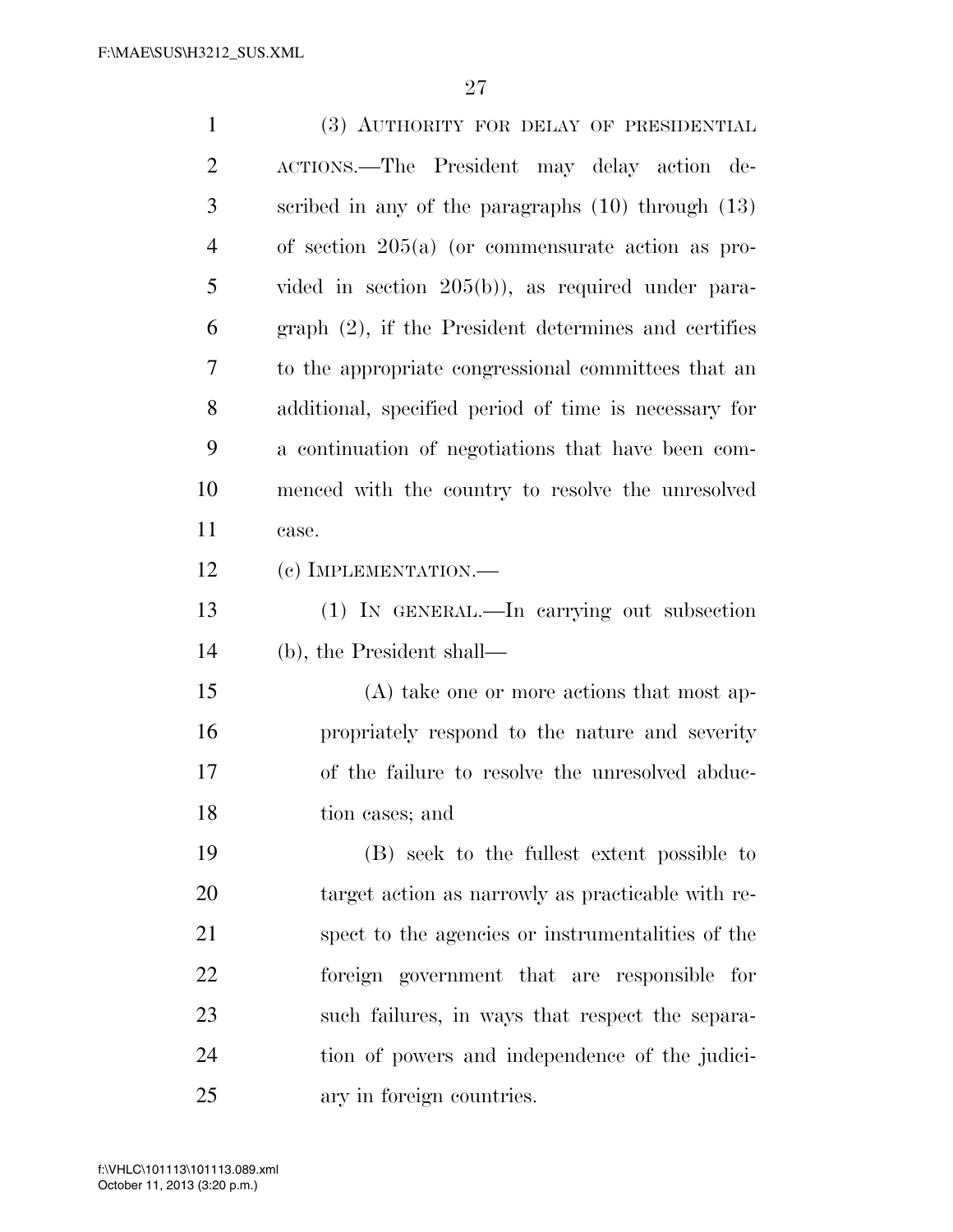| $\mathbf{1}$   | (2)<br>GUIDELINES FOR PRESIDENTIAL<br>$AC-$             |
|----------------|---------------------------------------------------------|
| $\overline{2}$ | TIONS.—In addition to the guidelines under para-        |
| 3              | graph (1), the President, in determining whether to     |
| $\overline{4}$ | take one or more actions under paragraphs (10)          |
| 5              | through $(13)$ of section $205(a)$ (or commensurate ac- |
| 6              | tion as provided in section $205(b)$ , shall seek to    |
| 7              | minimize any adverse impact on—                         |
| 8              | (A) the population of the country whose                 |
| 9              | government is targeted by the action or actions;        |
| 10             | and                                                     |
| 11             | (B) the humanitarian activities of United               |
| 12             | States and foreign nongovernmental organiza-            |
|                |                                                         |
| 13             | tions in the country.                                   |
| 14             | SEC. 202. PRESIDENTIAL ACTIONS IN RESPONSE TO PAT-      |
| 15             | TERNS OF NONCOOPERATION IN CASES OF                     |
| 16             | INTERNATIONAL CHILD ABDUCTIONS.                         |
| 17             | (a) RESPONSE TO A PATTERN OF NONCOOPERA-                |
|                | 18 TION.-                                               |
| 19             | (1) UNITED STATES POLICY.—It shall be the               |
| 20             | policy of the United States to—                         |
| 21             | (A) oppose institutional or other systemic              |
| 22             | failures of foreign governments to fulfill their        |
| 23             | obligations pursuant to the Hague Abduction             |
| 24             | Convention or MOU, as applicable, to resolve            |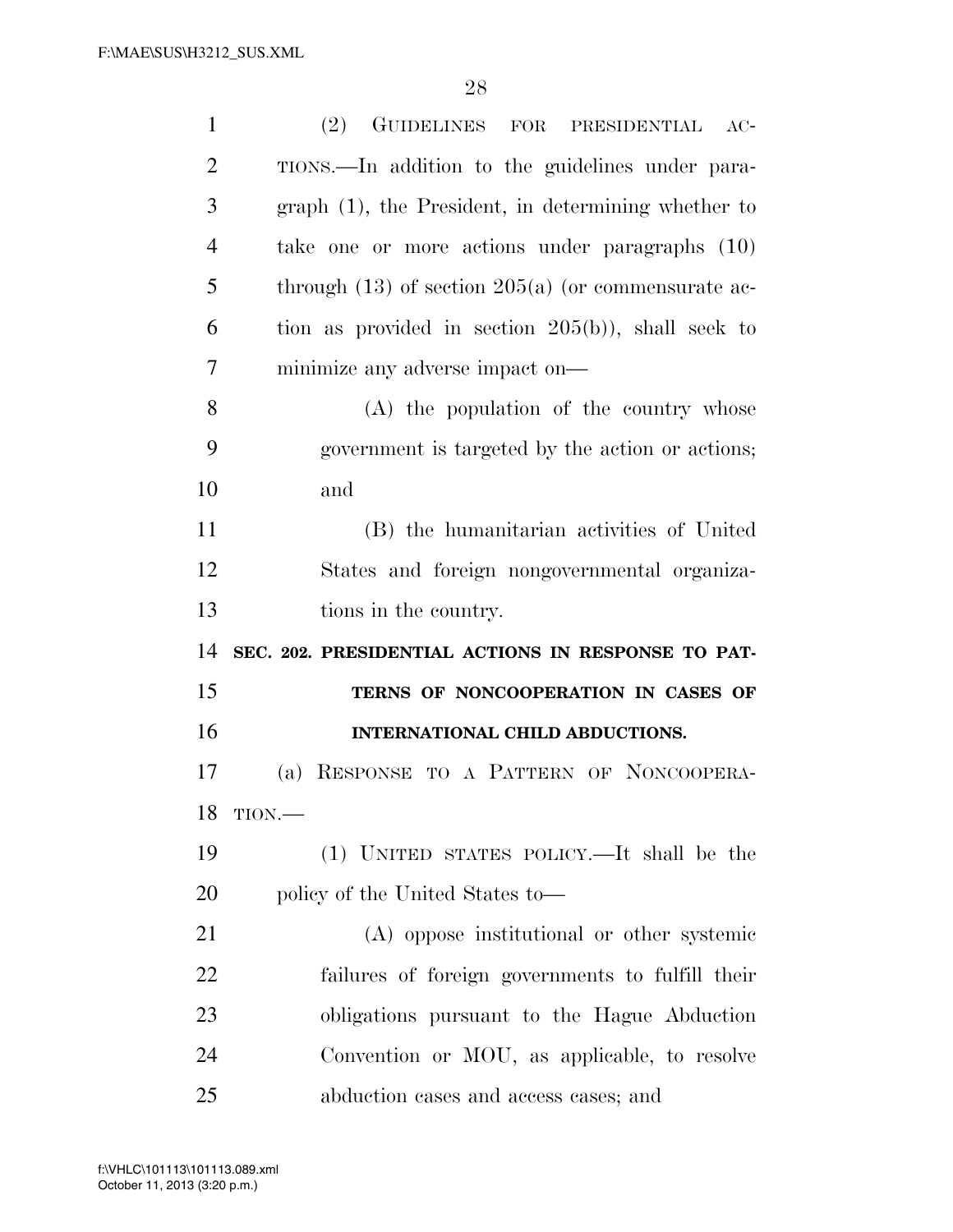(B) promote reciprocity pursuant to and compliance with the Hague Abduction Conven- tion by Convention countries and compliance with the applicable MOU by MOU countries.

 (2) REQUIREMENT OF PRESIDENTIAL AC- TION.—Whenever the President determines that the government of a foreign country has engaged in a pattern of noncooperation, the President shall pro- mote the resolution of the unresolved abduction cases through one or more of the actions described 11 in subsection (c).

 (b) DESIGNATIONS OF COUNTRIES WITH PATTERNS OF NONCOOPERATION IN CASES OF INTERNATIONAL CHILD ABDUCTION.—

(1) ANNUAL REVIEW.—

 (A) IN GENERAL.—Not later than March 31 of each year, the President shall review the status of abduction cases and access cases in each foreign country to determine whether the government of such country has engaged in a pattern of noncooperation during the preceding 22 12 months or since the date of the last review of such country under this subparagraph, whichever period is longer. The President shall designate each country the government of which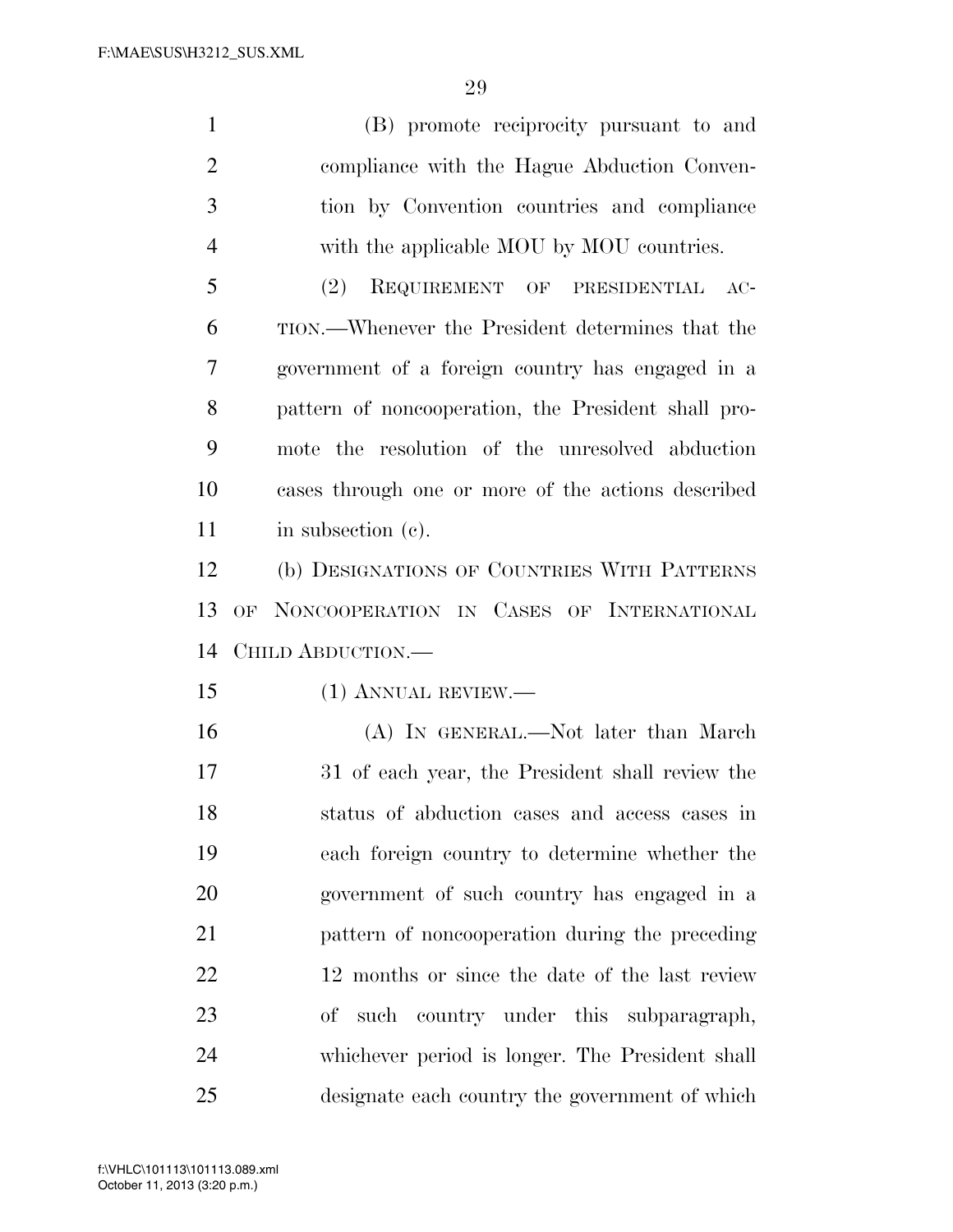has engaged in a pattern of noncooperation as a Country With a Pattern of Noncooperation. (B) BASIS OF REVIEW.—Each review con- ducted under subparagraph (A) shall be based upon information contained in the latest Annual Report and on any other evidence available. (2) DETERMINATIONS OF RESPONSIBLE PAR- TIES.—For the government of each country des- ignated as a Country With a Pattern of Noncoopera-10 tion under paragraph  $(1)(A)$ , the President shall seek to determine the agencies or instrumentalities of such government that are responsible for the pat- tern of noncooperation by such government in order to appropriately target actions under this section in response. (3) CONGRESSIONAL NOTIFICATION.—Whenever the President designates a country as a Country With a Pattern of Noncooperation under paragraph (1)(A), the President shall, as soon as practicable after such designation is made, transmit to the ap- propriate congressional committees— (A) the designation of the country, signed by the President; and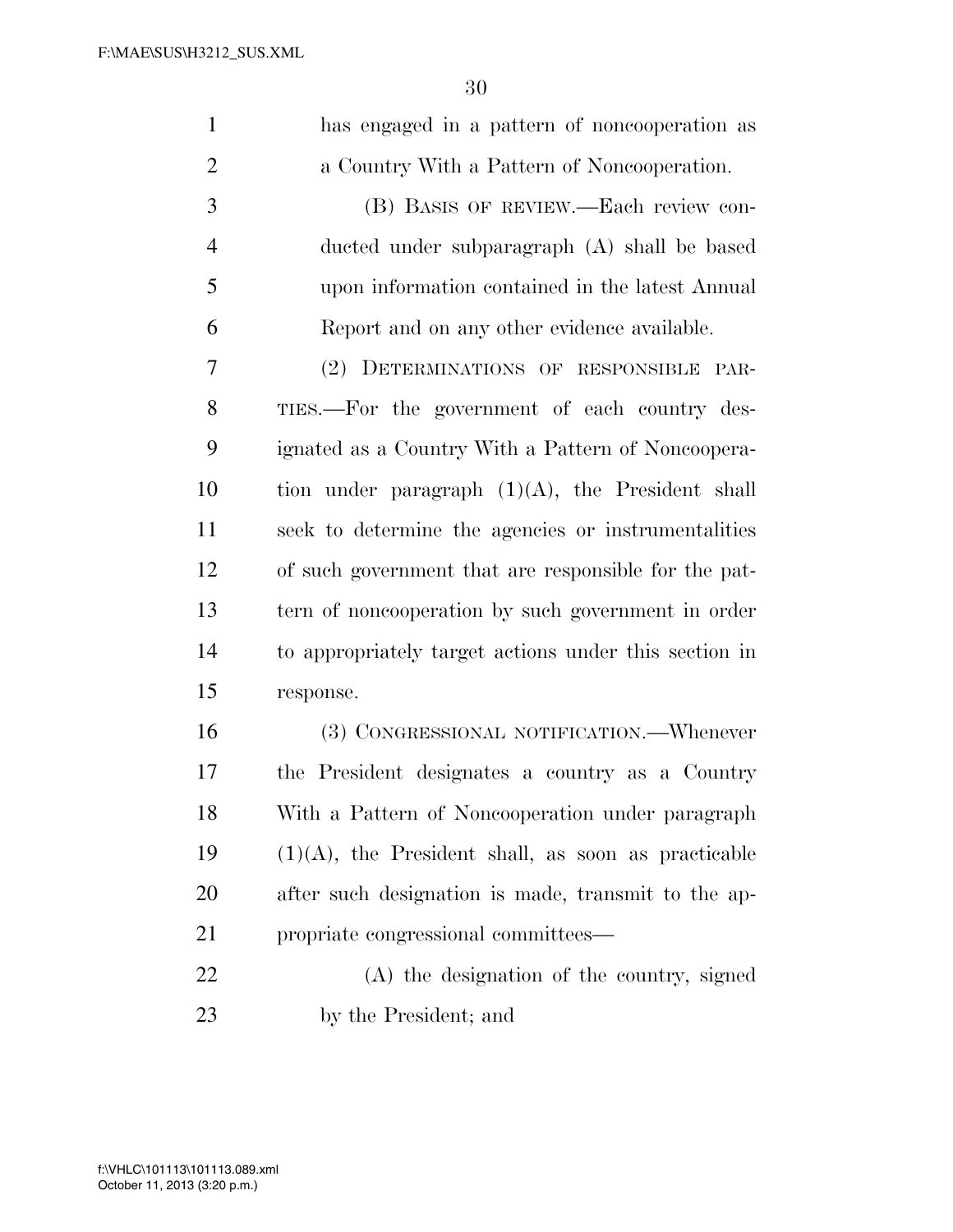| (B) the identification, if any, of responsible |
|------------------------------------------------|
| agencies or instrumentalities determined under |
| paragraph $(2)$ .                              |

 (c) PRESIDENTIAL ACTIONS WITH RESPECT TO A COUNTRY WITH A PATTERN OF NONCOOPERATION.—

 (1) IN GENERAL.—Subject to paragraphs (2) and (3) with respect to each Country With a Pattern of Noncooperation designated under subsection 9 (b) $(1)(A)$ , the President shall, after the require- ments of sections 203 and 204 have been satisfied, but not later than 90 days (or 180 days in case of a delay under paragraph (2)) after the date of such designation of the country under such subsection, take one or more of the actions under paragraphs 15 (10) through (13) of section  $205(a)$  (or commensu-16 rate action as provided in section 205(b)).

 (2) AUTHORITY FOR DELAY OF PRESIDENTIAL ACTIONS.—If, on or before the date that the Presi- dent is required to take action under paragraph (1), the President determines and certifies to the appro- priate congressional committees that a single, addi- tional period of time not to exceed 90 days is nec-essary—

 (A) for a continuation of negotiations that have been commenced with the government of a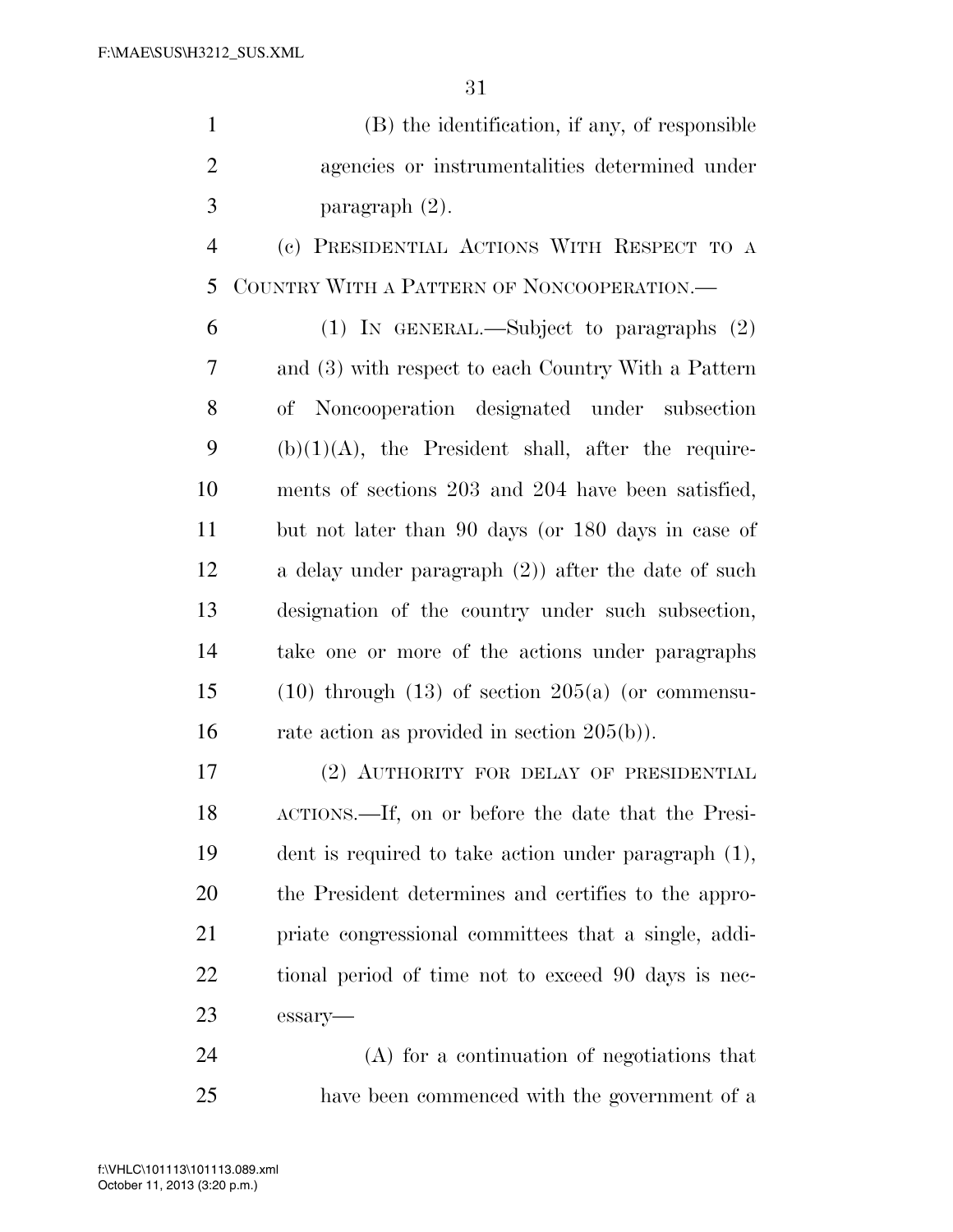| $\mathbf{1}$   | country described in such paragraph to bring         |
|----------------|------------------------------------------------------|
| $\overline{2}$ | about a cessation of the pattern of noncoopera-      |
| 3              | tion by such country, or                             |
| $\overline{4}$ | (B) for a review of corrective action taken          |
| 5              | by such country after designation of such coun-      |
| 6              | try as a Country With a Pattern of Non-              |
| 7              | cooperation under subsection $(b)(1)(A)$ or in       |
| 8              | anticipation that corrective action will be taken    |
| 9              | by such country during such 90-day period,           |
| 10             | the President shall not be required to take such ac- |
| 11             | tion until the expiration of such period of time.    |
| 12             | (3) EXCEPTION FOR ONGOING PRESIDENTIAL               |
| 13             | $\text{ACTION}$ .                                    |
| 14             | (A) IN GENERAL.—The President shall not              |
| 15             | be required to take action under paragraph (1)       |
| 16             | with respect to a Country With a Pattern of          |
| 17             | Noncooperation if—                                   |
| 18             | (i) the President has taken action                   |
| 19             | pursuant to paragraph (1) with respect to            |
| 20             | such country in a preceding year, such ac-           |
| 21             | tion is in effect at the time such country           |
| 22             | is designated as a Country with a Pattern            |
| 23             | Noncooperation under<br>subsection<br>$\sigma f$     |
| 24             | $(b)(1)(A)$ , and the President submits to           |
| 25             | the appropriate congressional committees             |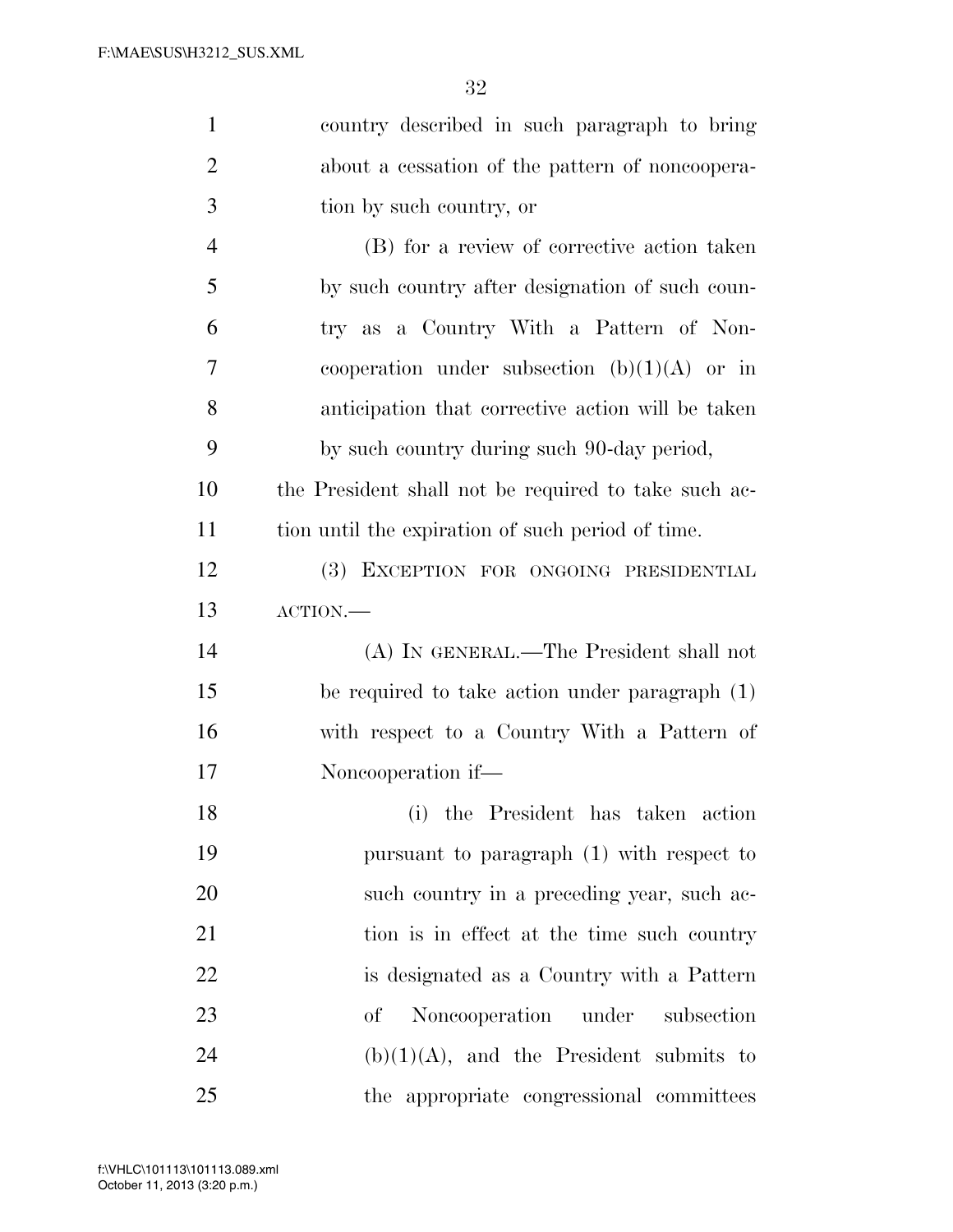| $\mathbf{1}$   | the information described in section 204                     |
|----------------|--------------------------------------------------------------|
| $\overline{2}$ | regarding the actions in effect with respect                 |
| 3              | to such country; or                                          |
| $\overline{4}$ | (ii) subject to subparagraph $(B)$ , the                     |
| 5              | President determines that such country is                    |
| 6              | subject to multiple, broad-based sanctions                   |
| 7              | imposed in significant part in response to                   |
| 8              | human rights abuses and that such sanc-                      |
| 9              | tions also satisfy the requirements of this                  |
| 10             | subsection.                                                  |
| 11             | (B) ADDITIONAL REQUIREMENTS.—If the                          |
| 12             | President makes a determination under sub-                   |
| 13             | paragraph $(A)(ii)$ —                                        |
| 14             | (i) the report under section 204 and,                        |
| 15             | as applicable, the publication in the Fed-                   |
| 16             | eral Register under section 208, shall                       |
| 17             | specify the specific sanction or sanctions                   |
| 18             | that the President has determined satisfy                    |
| 19             | the requirements of this subsection; and                     |
| 20             | (ii) such sanctions shall remain in ef-                      |
| 21             | fect subject to section 209.                                 |
| 22             | OF CONSTRUCTION.—A determination<br>(d)<br><b>RULE</b>       |
| 23             | under this section that a foreign country has engaged in     |
| 24             | a pattern of noncooperation shall not be construed to re-    |
| 25             | quire the termination of assistance or other activities with |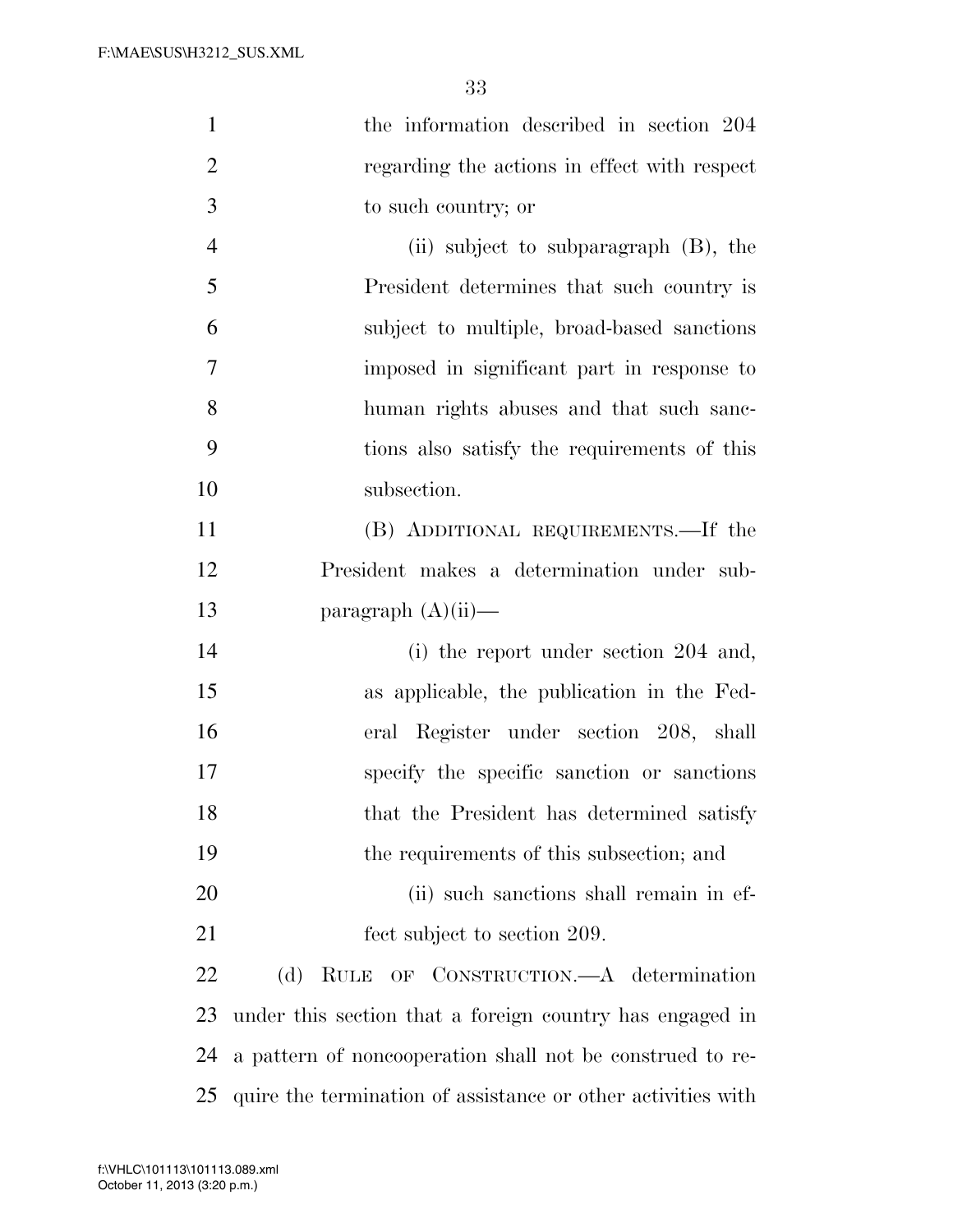respect to such country under any other provision of law, including section 116 or 502B of the Foreign Assistance Act of 1961 (22 U.S.C. 2151(n) or 2304).

#### **SEC. 203. CONSULTATIONS WITH FOREIGN GOVERNMENTS.**

 As soon as practicable after the President makes a determination under section 201 in response to failures to resolve unresolved abduction cases and the President decides to take action under paragraphs (10) through (13) of section 205(a) (or commensurate action as provided in section 205(b)) with respect to that country, or not later than 90 days after the President designates a country as a country with a pattern of noncooperation pursuant to 13 section  $202(b)(1)(a)$ , the President shall—

 (1) request consultation with the government of such country regarding the failures giving rise to designation of that country as a Country With a Pattern of Noncooperation regarding the pattern of noncooperation or to action under section 201; and (2) if agreed to, enter into such consultations with such country, privately or publicly.

# **SEC. 204. REPORT TO CONGRESS.**

 (a) IN GENERAL.—Subject to subsection (b), not later than 90 days after the President makes a determina- tion under section 201 in response to failures to resolve unresolved abduction cases and the President decides to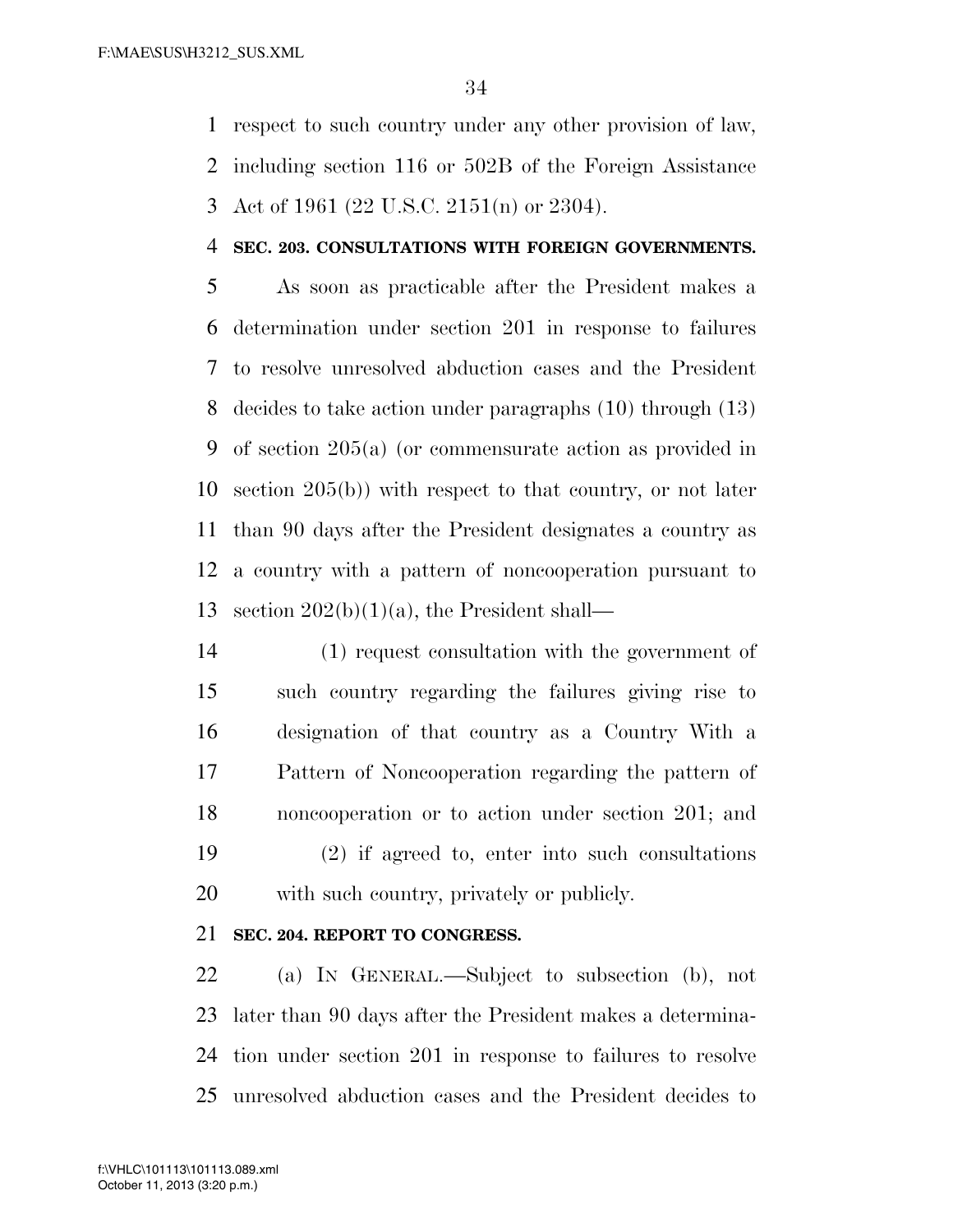take action under paragraphs (10) through (13) of section 205(a) (or commensurate action as provided in section 205(b)) with respect to that country, or not later than 90 days after the President designates a country as a Country With a Pattern of Noncooperation pursuant to 6 section  $202(b)(1)(A)$ , the President shall transmit to the appropriate congressional committees a report on the fol-lowing:

 (1) IDENTIFICATION OF PRESIDENTIAL AC- TIONS.—An identification of the action or actions described in section 205(a) (or commensurate action as provided in section 205(b)) to be taken with re-spect to such country.

 (2) DESCRIPTION OF VIOLATIONS.—A descrip- tion of the failure to resolve an unresolved case or the pattern of noncooperation, as applicable, giving rise to the action or actions to be taken by the President.

 (3) PURPOSE OF PRESIDENTIAL ACTIONS.—A description of the purpose of the action or actions.

21 (4) EVALUATION.—

 (A) DESCRIPTION.—An evaluation, in con- sultation with the Secretary of State, the par- ties described in section 203(b), and other par-ties the President determines appropriate, of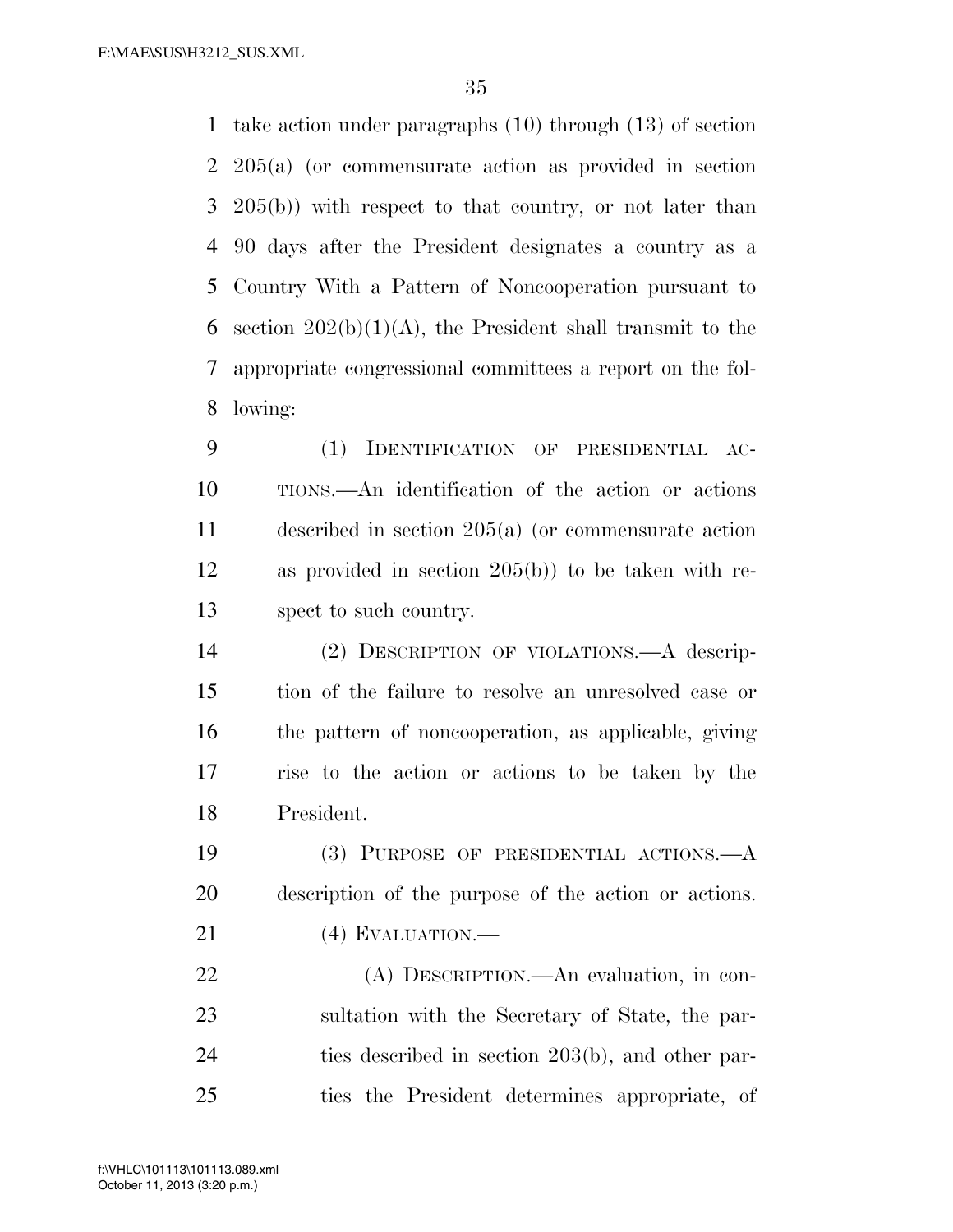| $\mathbf{1}$   | the anticipated impact of the Presidential ac-           |
|----------------|----------------------------------------------------------|
| $\overline{2}$ | tion upon—                                               |
| 3              | (i) pending abduction cases in such                      |
| $\overline{4}$ | country;                                                 |
| 5              | (ii) the government of such country;                     |
| 6              | (iii) the population of such country;                    |
| 7              | (iv) the United States economy;                          |
| 8              | (v) other interested parties; and                        |
| 9              | (vi) if such country is a Convention                     |
| 10             | country or an MOU country, the reciprocal                |
| 11             | fulfillment of obligations pursuant to such              |
| 12             | Convention or applicable MOU, as applica-                |
| 13             | ble.                                                     |
| 14             | FORM.—The evaluation under<br>(B)<br>sub-                |
| 15             | paragraph (A) shall be transmitted in unclassi-          |
| 16             | fied form, but may contain a classified annex if         |
| 17             | necessary.                                               |
| 18             | (5) STATEMENT OF POLICY OPTIONS.—A state-                |
| 19             | ment that noneconomic policy options designed to         |
| 20             | resolve the unresolved case or bring about the ces-      |
| 21             | sation of the pattern of noncooperation have reason-     |
| 22             | ably been exhausted, including the consultations re-     |
| 23             | quired in section 203.                                   |
| 24             | (b) DELAY IN TRANSMITTAL OF REPORT.—If, on or            |
| 25             | before the date that the President is required to submit |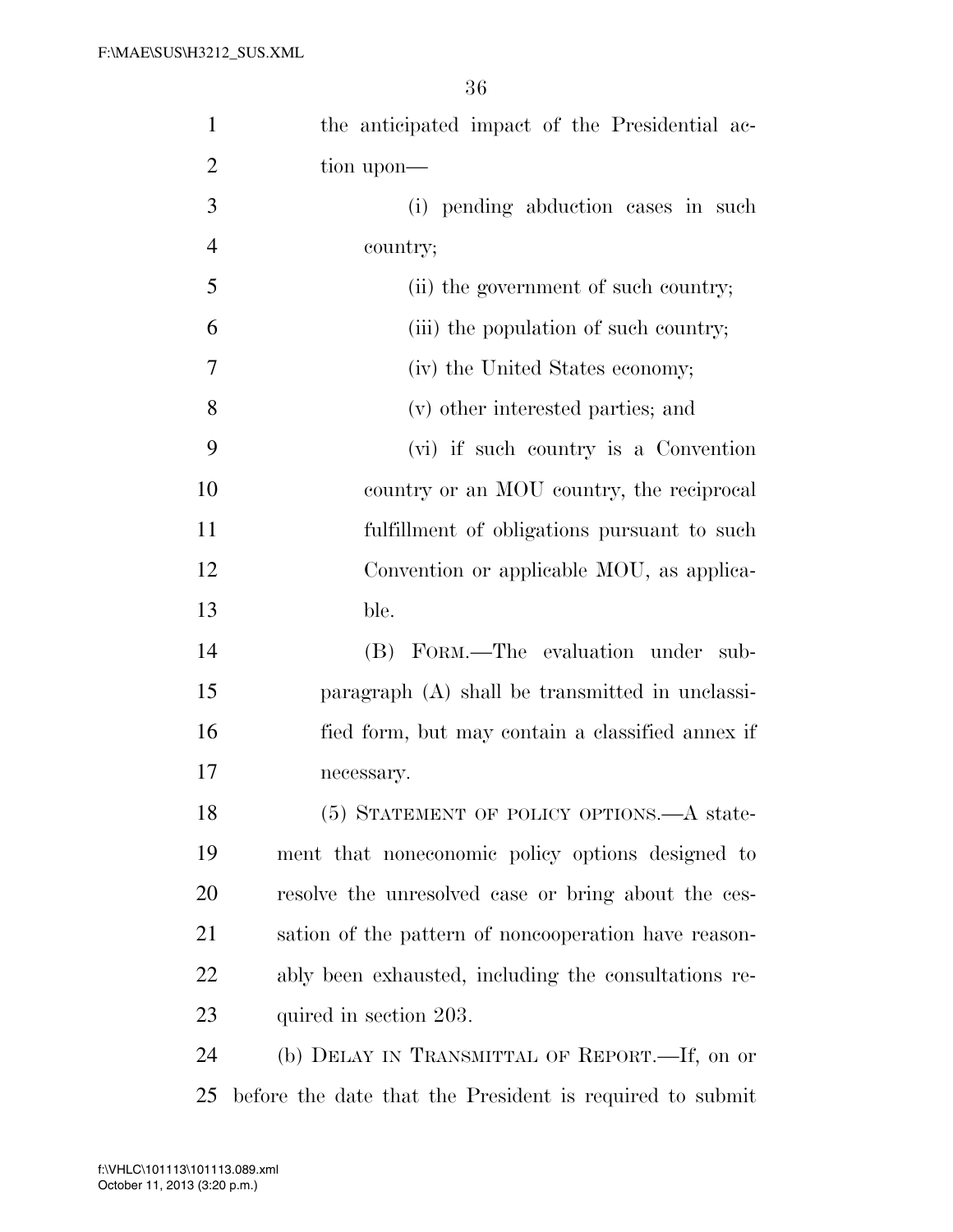F:\MAE\SUS\H3212\_SUS.XML

 a report under subsection (a) to the appropriate congres- sional committees, the President determines and certifies to such committees that a single, additional period of time not to exceed 90 days is necessary pursuant to section 5 202 $(c)(2)$ , the President shall not be required to submit the report to such committees until the expiration of such period of time.

#### **SEC. 205. PRESIDENTIAL ACTIONS.**

 (a) DESCRIPTION OF PRESIDENTIAL ACTIONS.—Ex- cept as provided in subsection (c), the Presidential actions referred to in this subsection are the following:

(1) A private demarche.

(2) An official public demarche.

(3) A public condemnation.

 (4) A public condemnation within one or more multilateral fora.

 (5) The delay or cancellation of one or more scientific exchanges.

 (6) The delay or cancellation of one or more cultural exchanges.

 (7) The denial of one or more working, official, or state visits.

 (8) The delay or cancellation of one or more working, official, or state visits.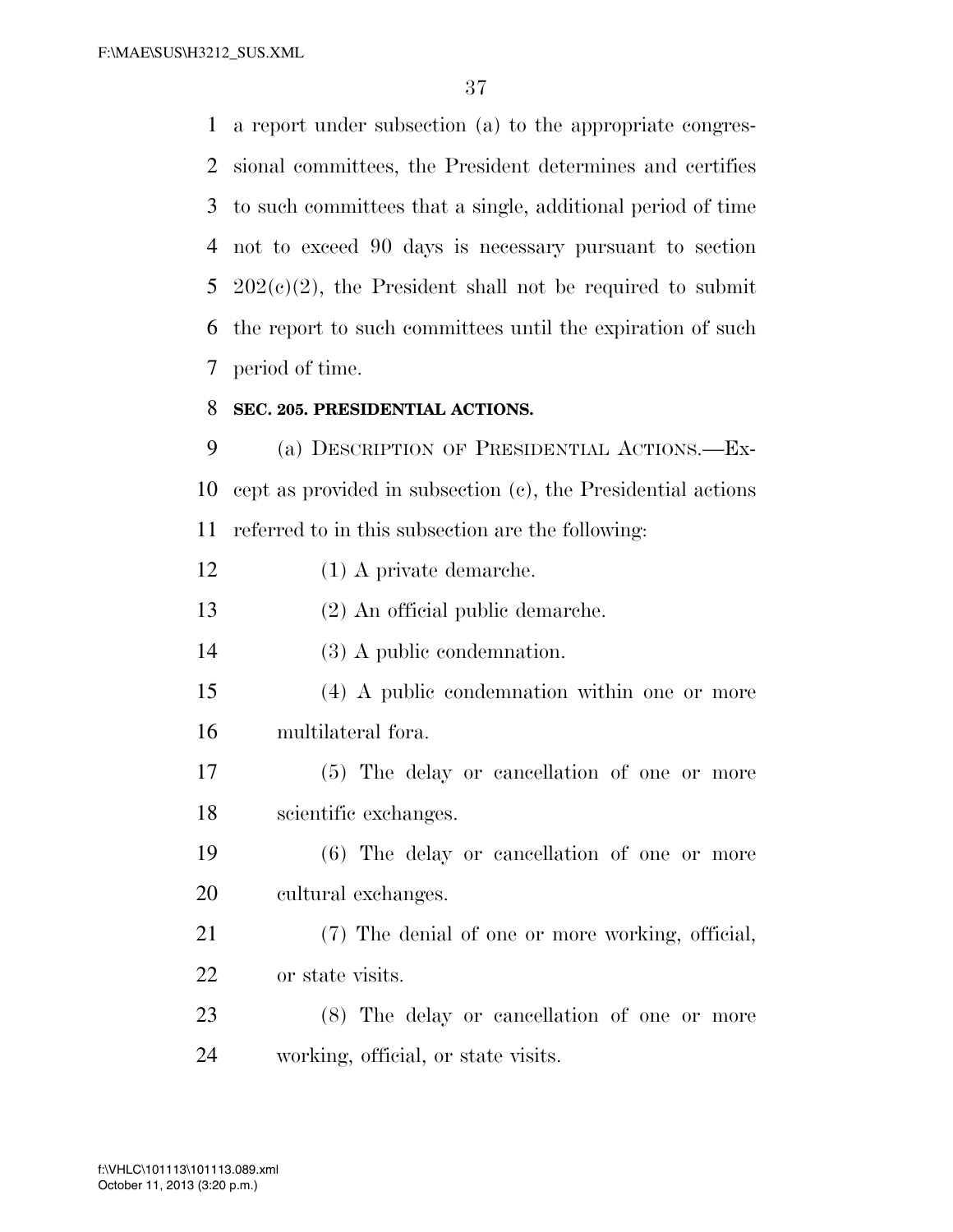| $\mathbf{1}$   | $(9)$ A formal request to the foreign country con-     |
|----------------|--------------------------------------------------------|
| $\overline{2}$ | cerned to extradite an individual who is engaged in    |
| 3              | abduction and who has been formally accused of,        |
| $\overline{4}$ | charged with, or convicted of an extraditable offense. |
| 5              | (10) The withdrawal, limitation, or suspension         |
| 6              | of United States development assistance in accord-     |
| 7              | ance with section 116 of the Foreign Assistance Act    |
| 8              | of 1961 (22 U.S.C. 2151n).                             |
| 9              | (11) The withdrawal, limitation, or suspension         |
| 10             | of United States security assistance in accordance     |
| 11             | with section 502B of the Foreign Assistance Act of     |
| 12             | 1961 (22 U.S.C. 2304).                                 |
| 13             | $(12)$ The withdrawal, limitation, or suspension       |
| 14             | of assistance to the central government of a country   |
| 15             | pursuant to chapter 4 of part II of the Foreign As-    |
| 16             | sistance Act of 1961 (22 U.S.C. 2346 et seq.; relat-   |
| 17             | ing to the Economic Support Fund).                     |
| 18             | (13) Ordering the heads of the appropriate             |
| 19             | United States agencies not to issue any (or a speci-   |
| 20             | fied number of) specific licenses, and not to grant    |
| 21             | any other specific authority (or a specified number    |
| 22             | of authorities), to export any goods or technology to  |
| 23             | such government or to the agency or instrumentality    |
| 24             | of such government determined by the President to      |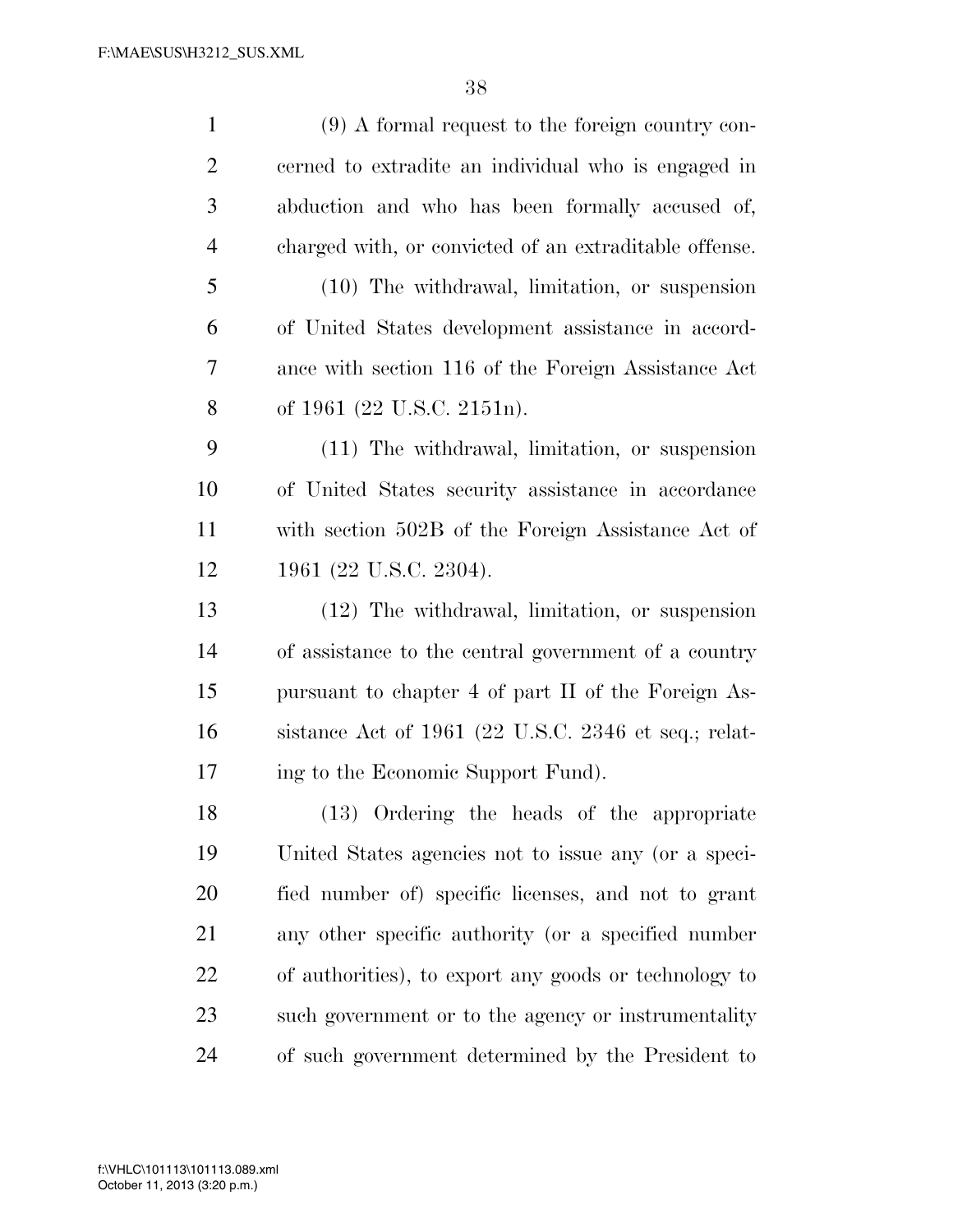| $\mathbf{1}$   | be responsible for such unresolved case or pattern of            |
|----------------|------------------------------------------------------------------|
| $\overline{2}$ | noncooperation, as applicable, under—                            |
| 3              | (A) the Export Administration Act of 1979                        |
| $\overline{4}$ | (as continued in effect under the International                  |
| 5              | Emergency Economic Powers Act);                                  |
| 6              | (B) the Arms Export Control Act;                                 |
| 7              | (C) the Atomic Energy Act of 1954; or                            |
| 8              | (D) any other statute that requires the                          |
| 9              | prior review and approval of the United States                   |
| 10             | Government as a condition for the export or re-                  |
| 11             | export of goods or services.                                     |
| 12             | (b) COMMENSURATE ACTION.—Except as provided in                   |
| 13             | subsection (c), the President may substitute any other ac-       |
| 14             | tion authorized by law for any action described in sub-          |
| 15             | section (a) if such action is commensurate in effect to the      |
| 16             | action substituted and if such action would further the          |
| 17             | purposes of this Act as specified in section $2(c)$ . The Presi- |
| 18             | dent shall seek to take all appropriate and feasible actions     |
| 19             | authorized by law to resolve the unresolved case or to ob-       |
| 20             | tain the cessation of such pattern of noncooperation, as         |
| 21             | applicable. If commensurate action is taken under this           |
| 22             | subsection, the President shall transmit to the appropriate      |
| 23             | congressional committees a report on such action, together       |
| 24             | with an explanation for taking such action.                      |

(c) EXCEPTIONS.—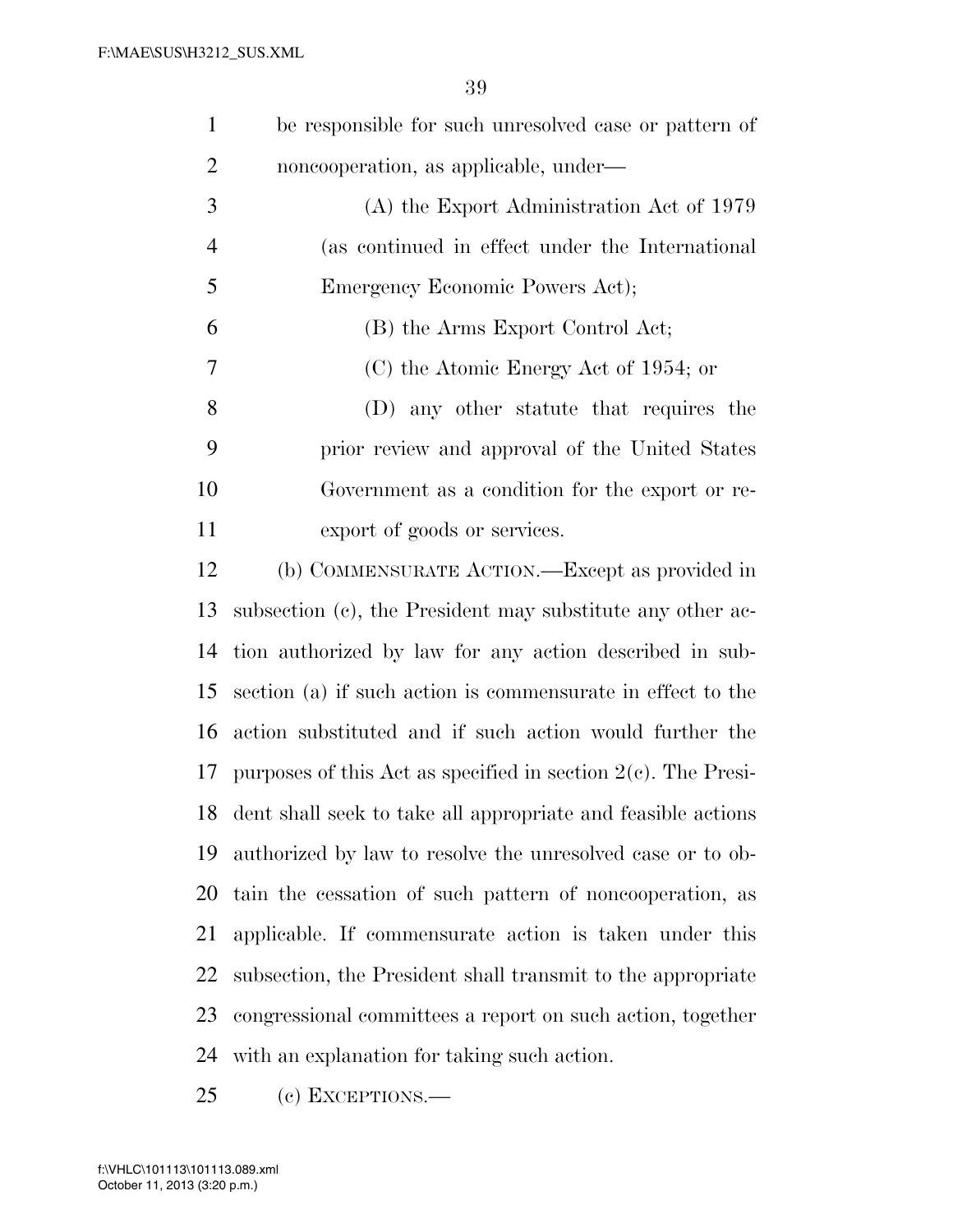| $\mathbf{1}$   | (1) HUMANITARIAN EXCEPTION. Any action                |
|----------------|-------------------------------------------------------|
| $\overline{2}$ | taken pursuant to subsection (a) or (b) may not pro-  |
| 3              | hibit or restrict the provision of medicine, medical  |
| $\overline{4}$ | equipment or supplies, food, or other life-saving hu- |
| 5              | manitarian assistance.                                |
| 6              | (2) DEFENSE AND NATIONAL SECURITY EXCEP-              |
| 7              | TION.—The President shall not be required to apply    |
| 8              | or maintain any action under section 205—             |
| 9              | $(A)$ in the case of procurement of defense           |
| 10             | articles or defense services—                         |
| 11             | (i) under existing contracts or sub-                  |
| 12             | contracts, including the exercise of options          |
| 13             | for production quantities, to satisfy re-             |
| 14             | quirements essential to the national secu-            |
| 15             | rity of the United States;                            |
| 16             | (ii) if the President determines in                   |
| 17             | writing and transmits to the appropriate              |
| 18             | congressional committees a report that the            |
| 19             | government or the agency or instrumen-                |
| 20             | tality of such government to which such               |
| 21             | action would otherwise be applied is a sole           |
| 22             | source supplier of such defense articles or           |
| 23             | services, that such defense articles or serv-         |
| 24             | are essential, and that alternative<br>ices           |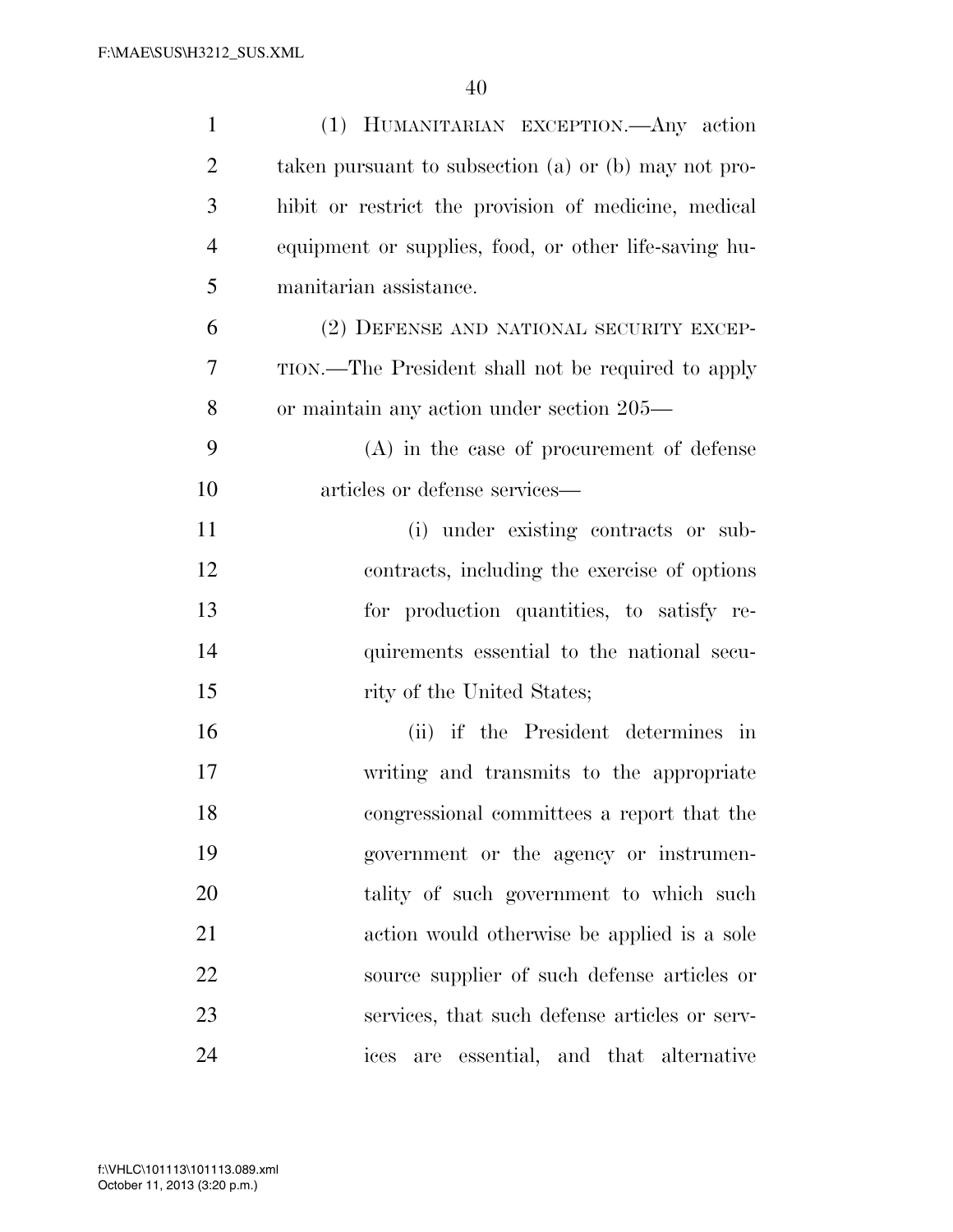| 1              | sources are not readily or reasonably avail- |
|----------------|----------------------------------------------|
| 2              | able; or                                     |
| 3              | (iii) if the President determines in         |
| $\overline{4}$ | writing and transmits to the appropriate     |
| 5              | congressional committees a report that       |
| 6              | such defense articles or services are essen- |
| 7              | tial to the national security of the United  |
| 8              | States under defense co-production agree-    |
| 9              | ments; or                                    |

 (B) to products or services provided under contracts entered into before the date on which the President publishes in the Federal Register notice of such action in accordance with section 208.

## **SEC. 206. PRESIDENTIAL WAIVER.**

 (a) IN GENERAL.—Subject to subsection (b), the President may waive the application of any of the actions described in paragraphs (10) through (13) of section 205(a) (or commensurate action as provided in section 205(b)) with respect to a country, if the President deter- mines and so reports to the appropriate congressional committees that—

 (1) the government of such country has satis- factorily resolved any abduction case giving rise to the application of any of such actions and—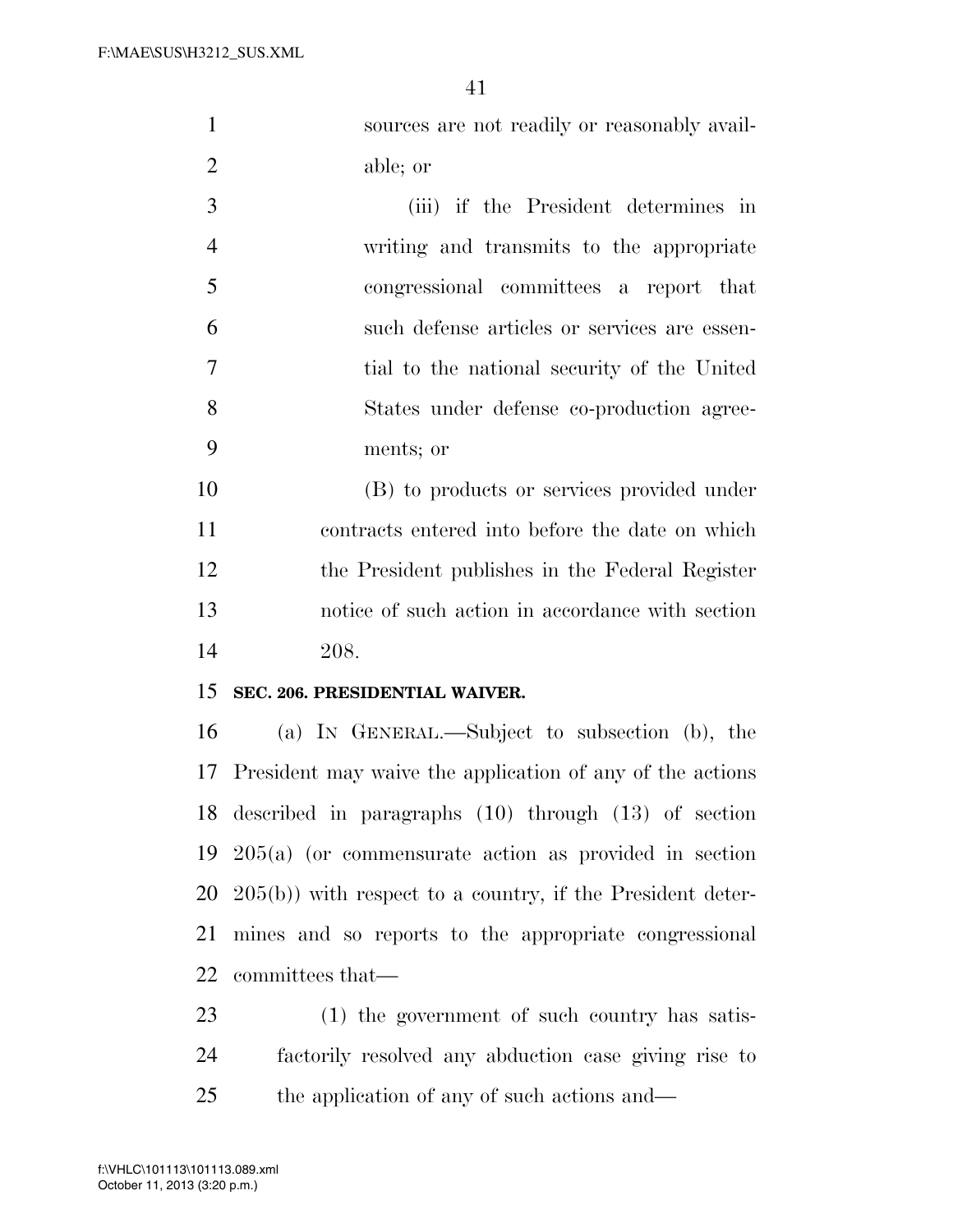| $\mathbf{1}$   | $(A)$ if such country is a Convention coun-                 |
|----------------|-------------------------------------------------------------|
| $\overline{2}$ | try, such country has taken measures to ensure              |
| 3              | future compliance with the provisions of the                |
| $\overline{4}$ | Hague Abduction Convention;                                 |
| 5              | (B) if such country is an MOU country,                      |
| 6              | such country has taken measures to ensure fu-               |
| 7              | ture compliance with the provisions of the MOU              |
| 8              | at issue; or                                                |
| 9              | (C) if such country was a nonparty country                  |
| 10             | at the time the abductions or denials of rights             |
| 11             | of access resulting in the abduction cases or ac-           |
| 12             | cess cases occurred, such country has become a              |
| 13             | Convention country or an MOU country;                       |
| 14             | (2) the exercise of such waiver authority would             |
| 15             | further the purposes of this Act; or                        |
| 16             | (3) the important national interest of the                  |
| 17             | United States requires the exercise of such waiver          |
| 18             | authority.                                                  |
| 19             | (b) CONGRESSIONAL NOTIFICATION.—Not later than              |
| 20             | the date of the exercise of a waiver under subsection (a),  |
| 21             | the President shall notify the appropriate congressional    |
| 22             | committees of such waiver or the intention to exercise such |
| 23             | waiver, together with a detailed justification thereof.     |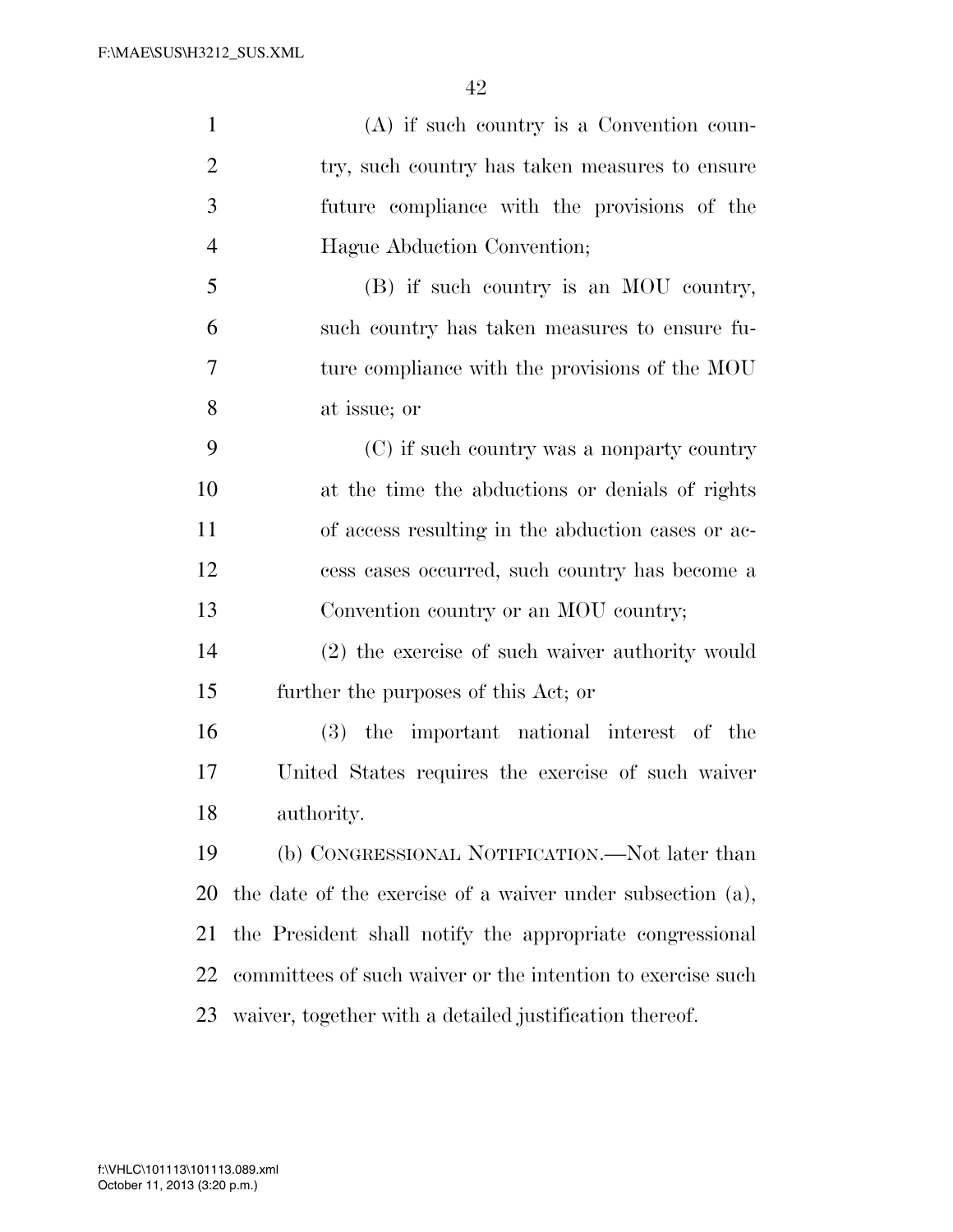#### **SEC. 207. PUBLICATION IN FEDERAL REGISTER.**

 (a) IN GENERAL.—Subject to subsection (b), the President shall ensure publication in the Federal Register of the following:

 (1) DETERMINATIONS OF GOVERNMENTS, AGENCIES, INSTRUMENTALITIES OF COUNTRIES WITH PATTERNS OF NONCOOPERATION.—Any des- ignation of a country that the President has des- ignated as a Country With a Pattern of Noncoopera-10 tion under section  $202(b)(1)(A)$ , together with, when applicable and to the extent practicable, the identi- ties of agencies or instrumentalities determined to be responsible for such pattern of noncooperation.

 (2) PRESIDENTIAL ACTIONS.—A description of any action under paragraphs (10) through (13) of section 205(a) (or commensurate action as provided 17 in section 205(b)) and the effective date of such ac-tion.

 (3) DELAYS IN TRANSMITTAL OF PRESI- DENTIAL ACTION REPORTS.—Any delay in trans-mittal of a report required under section 204.

 (4) WAIVERS.—Any waiver issued under section 206.

 (b) LIMITED DISCLOSURE OF INFORMATION.—The President may limit publication of information under this section in the same manner and to the same extent as